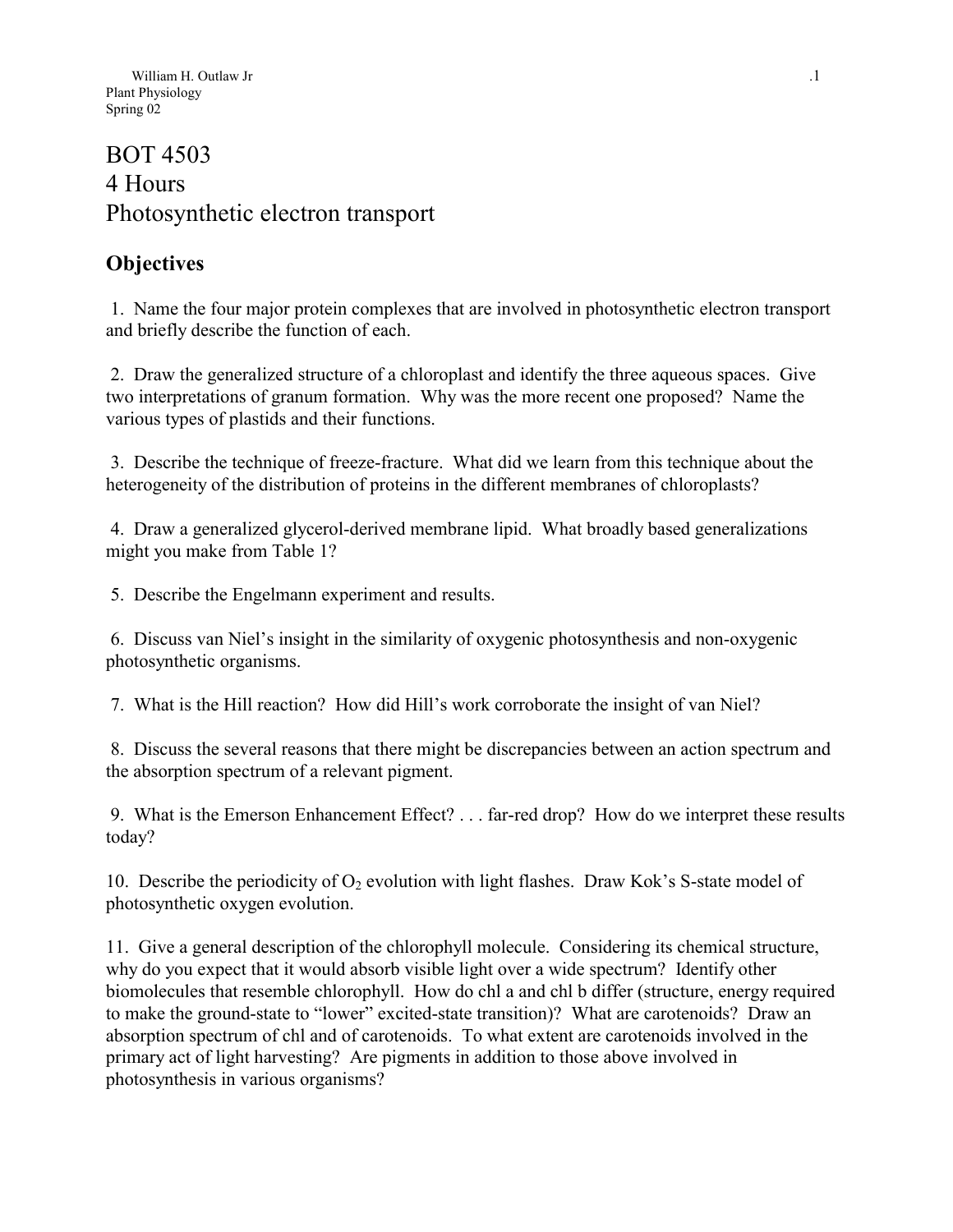12. Describe the overall pigment distribution of chlorophyll**s** in PSII (reaction center, proximal antennae, and peripheral antennae). . . . PSI.

13. Write a brief essay on the association of pigments and proteins in the thylakoid membranes. Describe light absorption and excitation of the RC pigment.

14. Discuss the general problem of optimizing the energy allocation between two serial photosystems that have different spectral properties. How is this problem "solved" by plants?

15. Draw a simple energy diagram that shows the ground state of chlorophyll, the "higher" excited state of chlorophyll, and the "lower" excited state of chlorophyll. Describe the mechanisms that cause interconversion of these energy states.

16. Briefly describe in a generic way the two kinds of photosystems. Do plants have both types? Are there analogous photosystems in other organisms?

17. What is PAR? Identify two assumptions that are implicit in its usage?

18. Draw the Z-scheme of photosynthesis and explain the axes. Why is "chain," as in the photosynthetic electron transport chain, a misnomer?

19. Describe the process of charge separation in PSII with as much molecular and biophysical detail as you can.

20. Describe the two energy-conservation sites in the photosynthetic electron transport chain.

21. Make an argument by analogy with non-oxygenic bacteria that the OEC is not D1/D2 as most researchers think? (By asking this question, I do not mean to imply that the OEC is not D1/D2.)

22. What are the probable redox components of the OEC?

23. How is energy distributed efficiently between the two photosystems? . . . what is the sensing mechanism?

24. Describe briefly the signal transducing system by which the OPPP is deactivated in light and the RPPP is activated in light.

## **Lecture**

At no risk of hyperbole, one can assert that *the* central—most important, whatever superlative that you wish to supply—life process is the conversion of light energy to stable chemical energy. It is,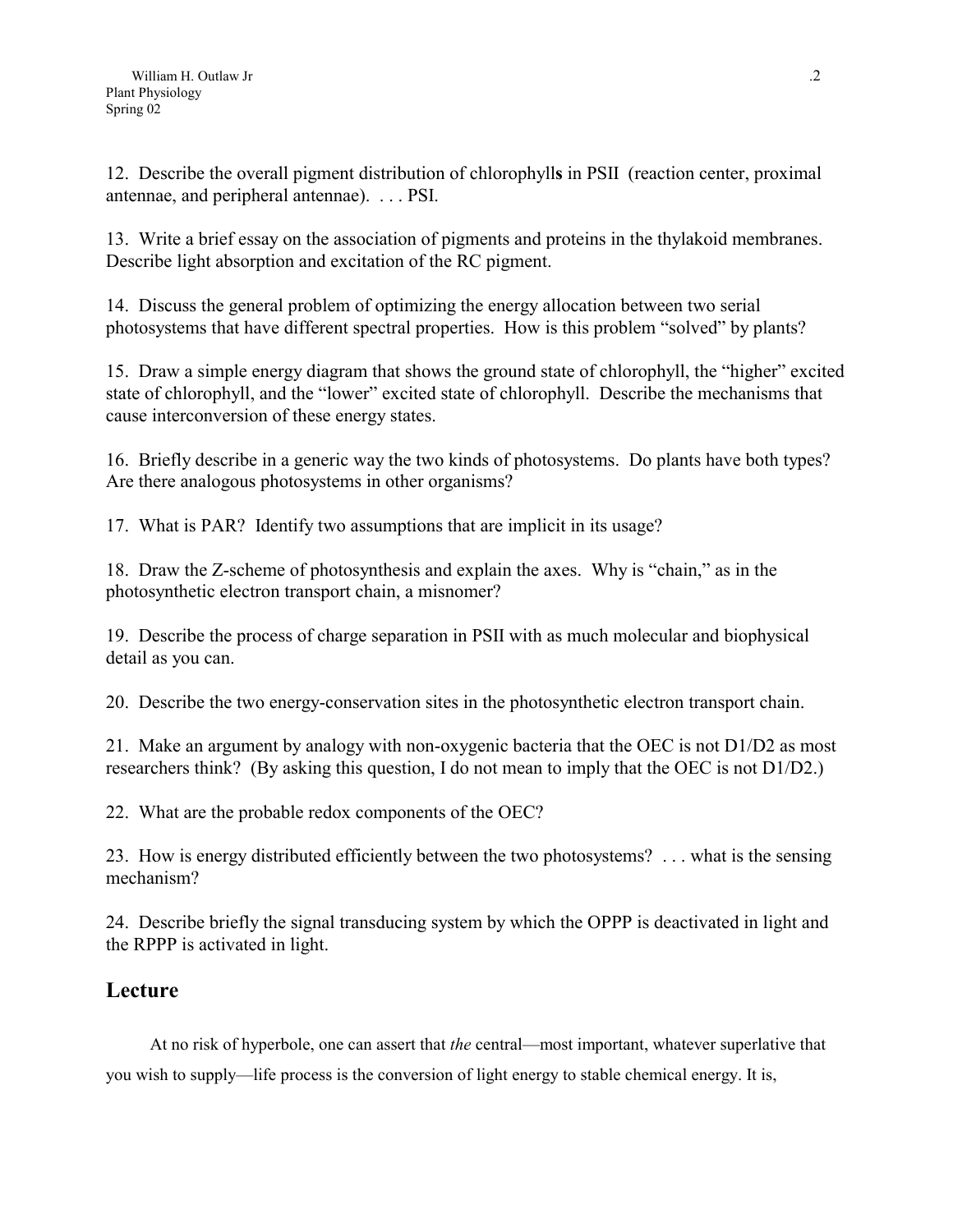<span id="page-2-2"></span>therefore, no surprise that this area of experimental plant biology has enjoyed, along with phloem transport and water relations, a very long history of inquiry. Indeed, the dawn of all "modern" experimental science is tied intimately with photosynthesis. Lavoisier, regarded as the founder of modern chemistry, was concerned with the isolation of gases in air, and as you know, virtually all atmospheric  $O_2$  has accumulated as a result of oxygenic photosynthesis<sup>[1,](#page-2-0)2</sup>. Priestly, in 1771, showed that air "exhausted" by the burning of a candle could be "renewed" by plants. Less than a decade later, Ingenhousz, a Dutchman, showed that light was important to the process. Thus, our present knowledge of photosynthesis comes from more than two centuries of serious study.<sup>[3](#page-2-2)</sup>

We will approach the learning of photosynthetic electron transport in the following way. First, chloroplast structure itself will be reviewed. (As you recall, perhaps, the anatomy review only touched lightly on chloroplast structure, as I wanted to give the details immediately before this topic.) Second, a

<span id="page-2-0"></span><sup>&</sup>lt;sup>1</sup>Cyanobacteria and all photosynthetic eukaryotes conduct "oxygenic" photosynthesis. I.e., they extract electrons from  $H<sub>2</sub>O$  and the byproduct is  $O<sub>2</sub>$ . Although I have referred to this as photosynthesis without qualification, you should at least be aware that some prokaryotes utilize other than H<sub>2</sub>O as an electron donor. As an example, one taxon extracts electrons from H<sub>2</sub>S; the product, elemental S, is found in large deposits owing to these organisms, just as  $O_2$  in the atmosphere accumulated from oxygenic organisms. We will not discuss non-oxygenic photosynthesis, except in a historical context, in this course in *plant* physiology. However, as we have stressed, biochemistry is very similar among all organisms. Indeed, important insights into plant photosynthesis have come from studies with bacteria. The first integral membrane protein to be crystallized is a part of the photosynthetic machinery of a non-oxygenic photosynthetic bacterium. The crystallization permitted detailed structural analysis. As an unabashed plant chauvinist, I would take the position that this work was most important because inferences about the structure of part of the photosynthetic machinery ("Photosystem II") of plants could be drawn from this bacterium's photosynthetic apparatus. This work was recognized by a 1988 Nobel Prize (to Michel and Deisenhofer, of München). (A not-so-subliminal message is that advances in understanding often rely on technical advances--in this case, protein crystallization. You will recall the importance of the patch-clamp technique to investigations of membrane transport. This work, too, was recognized by a Nobel Prize (to Neher, of Göttingen).)

<span id="page-2-1"></span><sup>&</sup>lt;sup>2</sup>The irony is that the metric system stems from the French revolutionists who took Lavoisier's head in 1794.  $3$ Over the years, FSU has produced valuable contributions in a number of areas of plant biology. By way of example, Wiese was a pioneering researcher on *Chlamydomonas*, Menzel was a renown cotton geneticist; if I can presume to be able to judge, Godfrey was the most knowledgeable field botanist I have walked with, with some reservations held out for Wilber Duncan (of the University of Georgia). Friedmann was a leading expert on photosynthetic microorganisms that are adapted to cold and dry environments. It is, therefore, with no intent to diminish the individual contributions of many former and present colleagues that I obviously have a great deal of respect for that I offer the opinion that perhaps FSU's most lasting legacy to plant biology is in the area of photosynthetic electron transport. There are two bases on which I offer this opinion. First, one may gauge roughly the importance of a scientific work by the number of times that other scientists refer to it in their publications. The Institute of Scientific Information keeps a running tab; a paper from Homann's lab has been designated a "citation classic." (Briefly, a number of other factors must be considered in addition to the raw number of citations. E.g., guard-cell biochemistry is the focus of no more than, say, 25 labs world wide; regardless of its quality or impact, no paper in this area will be cited very frequently. On the other hand, an average paper on the modification of a widely used technique or an average paper in a "popular" area of research, such as HIV, may be widely cited. Second, a university can be judged by the success of its students.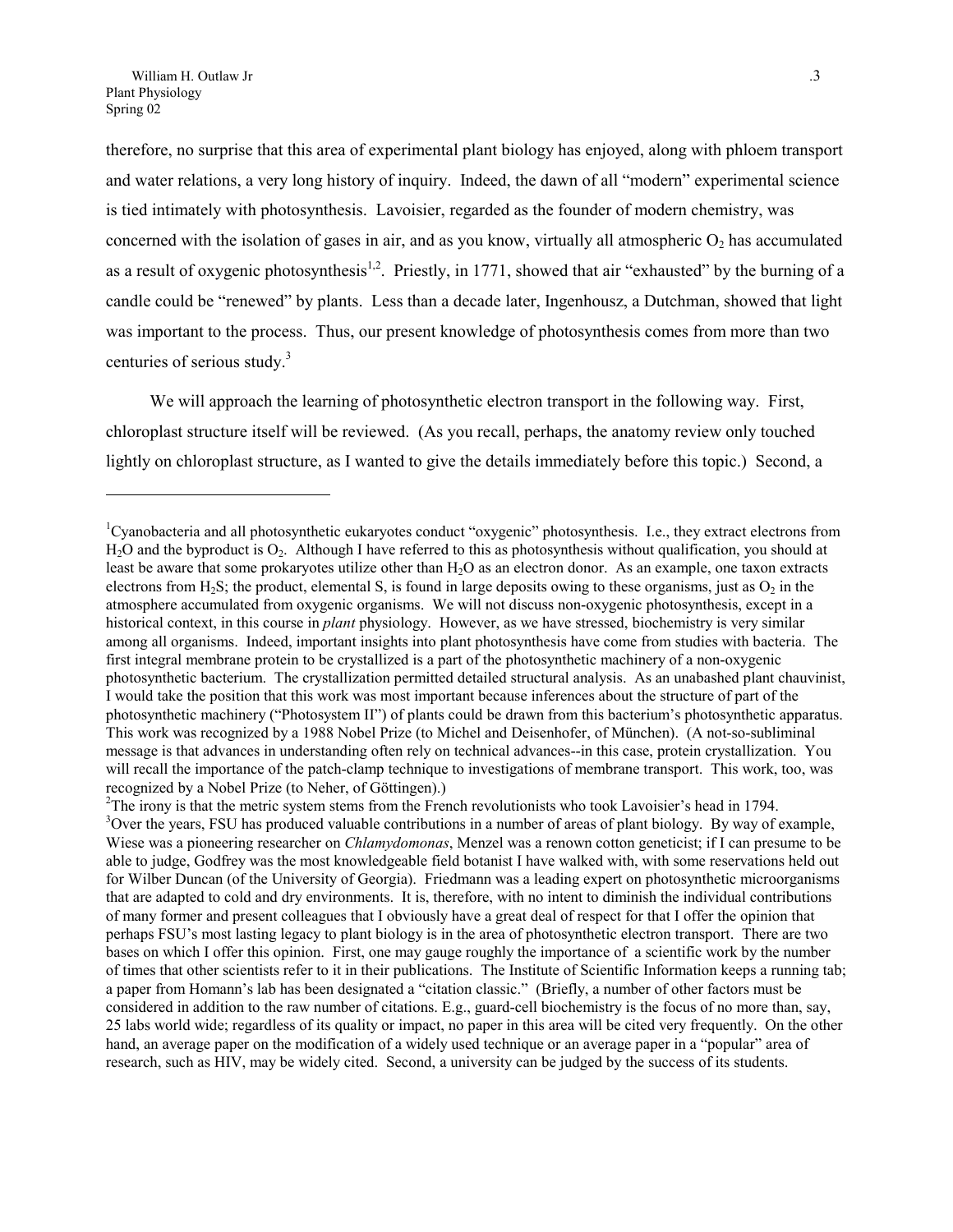few "old" experiments that provide the foundation for modern inquiry will be described. Third, the pigments responsible for the initial events--absorption of light--will be covered. Fourth, four major protein complexes of photosynthesis ((1) the **o**xygen evolving complex  $[OEC]$  + **photosystem <b>II**  $[PSII]$ <sup>[4](#page-3-0)</sup>, (2) **p**hotosystem **I** [PSI], (3) the cytochrome  $\mathbf{b}_6$ -**f complex** [b-f complex], and (4) the ATP synthase [ATPase] will be described.

Chloroplasts are but one type of the generalized organelle, the plastid. Proplastids (in meristematic cells and give rise to other types of plastids), amyloplasts (starch-storing, often in storage tissue), leucoplasts (colorless, synthesize essential oils), etioplasts ("abnormal," represent an arrested stage when the proplast does not develop into a chloroplast) and chromoplasts (colored, in fruits and flowers) are other types of plastids. Plastids in plants have two surrounding membranes, ribosomes, a small genome, are selfreplicating, and semi-autonomous. One type of plastid may convert to another type of plastid. Plastids in various protista display a range of characteristics that often distinguish them from plant chloroplasts.

As mentioned above, we will focus only on the photosynthetic properties of plastids, but be aware that they are involved in other essential functions also, such as being the sole site of synthesis of fatty acids (required for membranes) and for the reduction of nitrite (formed from nitrate in the cytosol).

#### Overhead: General chloroplast structure

 $\overline{a}$ 

The cartoon at bottom depicts a "cut-away" chloroplast view. The outer envelope, as you know, is permeable to metabolites and even small proteins up to 10kD that pass through nonselective pore proteins. Although it is beyond the scope of this course, nuclear-encoded cytosolically translated proteins are imported into the plastid. Special proteins facilitate this transport; in doing so, they form the only contact points of the inner and outer envelope. It is also beyond the scope of this course, but consider that the imported proteins must be targeted to particular locations, such as the stroma, thylakoid membrane and so forth. We focused on the transporters of the inner envelope of the chloroplast, which is continuous with the extensive membranous system of the interior, a point that we will return to later. As we discussed before, the aqueous interior of the chloroplast is the stroma, the site of the RPPP. Photosynthetic electron

Without elaboration, FSU alumni Melis and Theg are professors at the University of California (Berkeley and Davis, respectively).

<span id="page-3-0"></span><sup>&</sup>lt;sup>4</sup>Please do not infer that the OEC and PSII are distinct entities. As will be discussed later, the OEC has no bacterial counterpart, whereas the "remainder" of PSII does.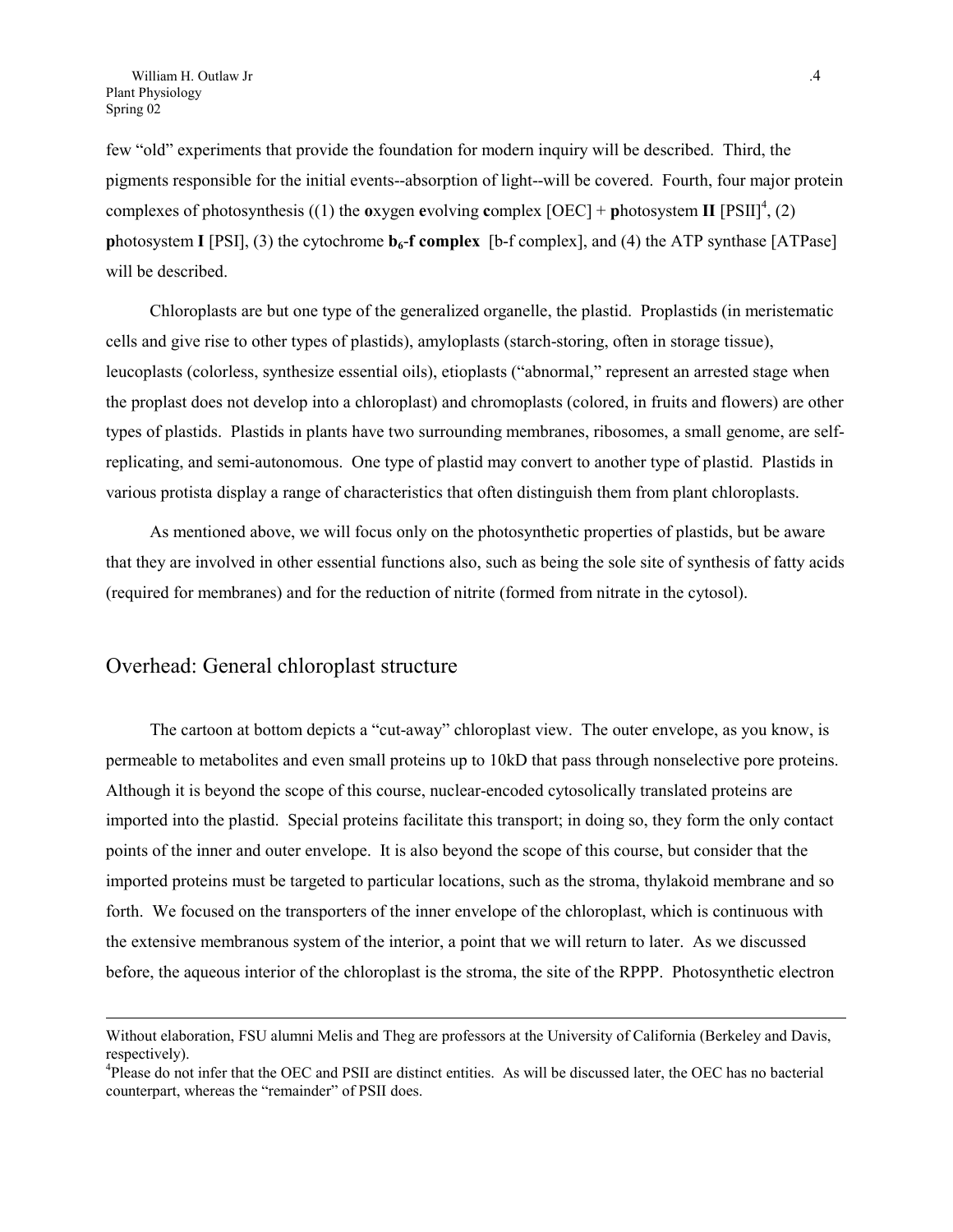transport occurs in (or across) the thylakoid membranes of the interior. These membranes exist as sheets (like the ER), and as the cartoon shows, they enclose a lumen ("cavity"). By way of review, then, there are three aqueous spaces: (1) the space between the envelope membranes, (2) the stroma, and (3) the thylakoid lumen. As you will see, the thylakoid membranes not only harvest light, but they separate two regions in which the electrochemical potentials of  $H<sup>+</sup>$  differ considerably as a consequence of electron transport. At this point, please note that there is considerable organization in the interior membranes: Some sheets traverse the stroma, ("stromal lamella") and are not associated with others. Some of the membranes form stacks; stacks of thylakoids are called grana (sing. granum—from the grainy appearance in the light microscope).

A preliminary interpretation of the ultrastructure of the inner membranes is given in the center panel. There are two points that I would like for you to take from this diagram: (1) separate grana are continuous by way of the stromal lamellae, and (2) membranous regions that are "appressed" (i.e., in contact with other membranes) can be distinguished from non-appressed regions.

Now, the center and the top panels need to be considered as a unit. Consider the center diagram a portion of an entire system in an intact chloroplast that is in an intact cell. Imagine that the living tissue sample is quickly frozen (to quench metabolism, to avoid structural changes, to avoid diffusion).<sup>[5](#page-4-0)</sup> As a later step, application of a force against the tissue will fracture it; thus, the straightforward name for this procedure is freeze-fracture. The tissue will fracture unevenly along planes of least resistance, which is on membrane:aqueous-space interface (surfaces of membrane) or in the bilayer itself. The darkened region in the center diagram depicts fracture planes. After suitable methods to enhance visualization in the scanning electron microscope, the fractured surfaces can be examined. The top panel is an electron micrograph. The topography can be summarized: some membrane surfaces have small bumps (protein complexes), whereas other membranes are enriched with large protein complexes. Quantitative microscopy has also shown that some membranes (e.g., of the outer envelope) have few proteins, and other membranes (e.g., of the inner envelope) have many more. Corroboratively, the results obtained from the physical isolation of membranes (see below) show that some membranes are diverse in their protein complement, whereas others (particularly, the outer envelope) have a few major proteins. Thus, just as we can distinguish gross

<span id="page-4-0"></span><sup>&</sup>lt;sup>5</sup>Depending on the purpose, different freezing methods are used. Often, simply submersion in liquid N<sub>2</sub> (-196 $^{\circ}$  C) is sufficient. Detailed structural studies require more demanding methods that result in faster freezing (in the range of ms). One approach is to "blast" a thin tissue sample with a stream of very cold liquid propane.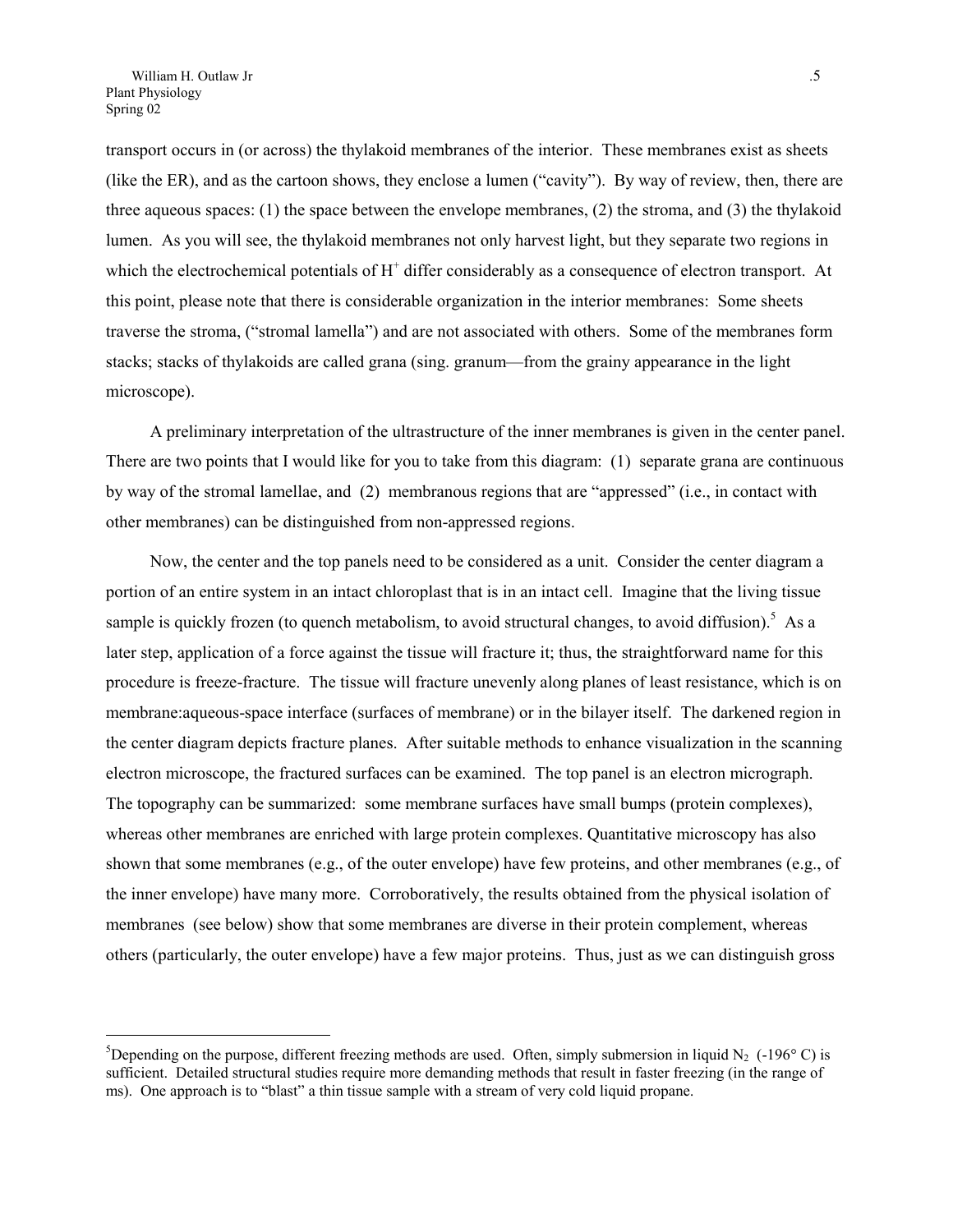morphological differences (granal vs. stromal lamellae), we see that there is a difference in protein complement as well; any model of photosynthesis must accommodate this spatial heterogeneity.

The preliminary interpretation of the membrane organization in the previous overhead does not accord with the observation that grana can unstack.

#### Overhead: Membrane organization

A different model, such as the one on this overhead, must be presented. This model provides for regions of membrane appression and non-appression and is consistent with the fact that grana need not be permanent inalterable structures.

As mentioned in the introduction, we will discuss four major components of the photosynthetic electron transport system. These components are shown as the different symbols keyed in the upper right hand corner of the diagram. Two techniques (freeze-fracture and two-phase polymer systems that enable investigators to isolate physically very similar biological structures [such as the different chloroplast membranes or the cis vs. trans faces of Golgi] have shown that the four components are not equally distributed through out the membranes. To facilitate our later discussions<sup>[6](#page-5-0)</sup>, I would ask you to commit to memory now: (1) The ATPase and PSI are localized exclusively in the non-appressed regions. (2) PSII is localized mostly in the appressed regions. (3) The b-f complex is abundant in both the appressed and non-appressed regions.[7](#page-5-1)

Not only the protein complement, but also the lipid constituents of the various cellular membranes are different. Eukaryotic membrane lipids are mostly glycerol derivatives, in which carbons may be represented in the following fashion:

#### C—[OH or ester bond-RX]

where RX is a carbon chain. Thus, there may be mono-, di-, or triglycerides. Other substitutions are common. Of particular importance is the phospholipid: the OH of the #1 carbon is esterified to Pi. The result is the familiar polar-headed molecule with the two hydrophobic tails. The phosphate ester residue

<span id="page-5-0"></span><sup>&</sup>lt;sup>6</sup>Although I try to avoid apparent mindless memorization, any pedagogical scheme (structure or biochemistry first?) can be faulted on these grounds.

<span id="page-5-1"></span> $^7$  This interpretation was questioned in 2001 by a leader in the field. As far as I can determine, there is no evidence to support his objections and his new interpretation has not been accepted by scientists working in the field.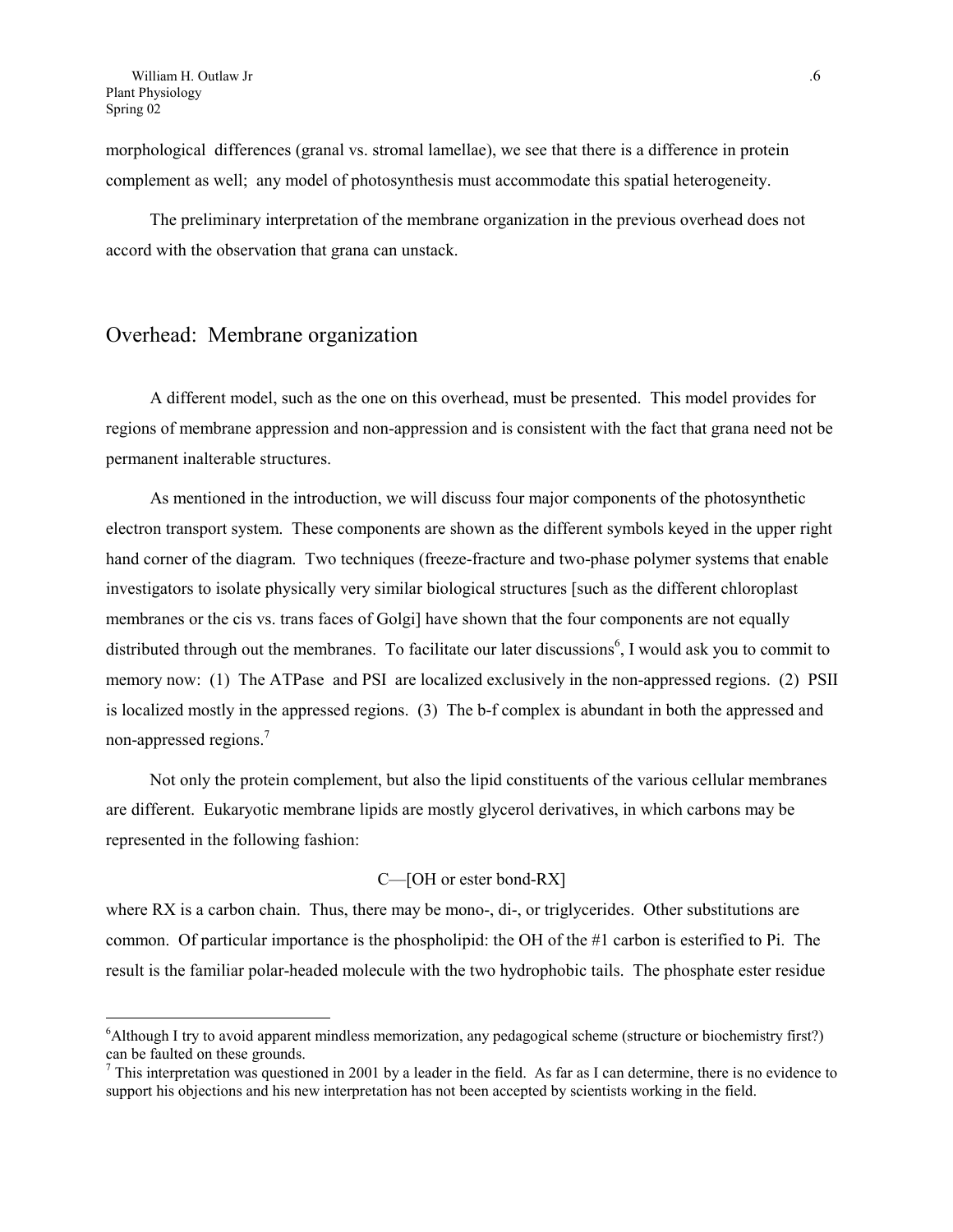itself may be simply protonated, or it may be bonded to other substances such as ethanolamine or choline. In addition to the phospholipid, there is another broad class of glycerol-based membrane lipids—those in which a carbohydrate (e.g., the hexose galactose) is bonded to the #1 carbon. Again, the result is a polar head (the polyhydroxylic nature of carbohydrate and the ester linkages themselves) and two hydrophobic tails. Finally, some membranes contain "neutral" glycerolipids--simply esters of fatty acids. With this background, I will make the point that membrane composition as well as protein complement shows considerable variation among the membranes of plants, with the focus on the uniqueness of the chloroplast membranes.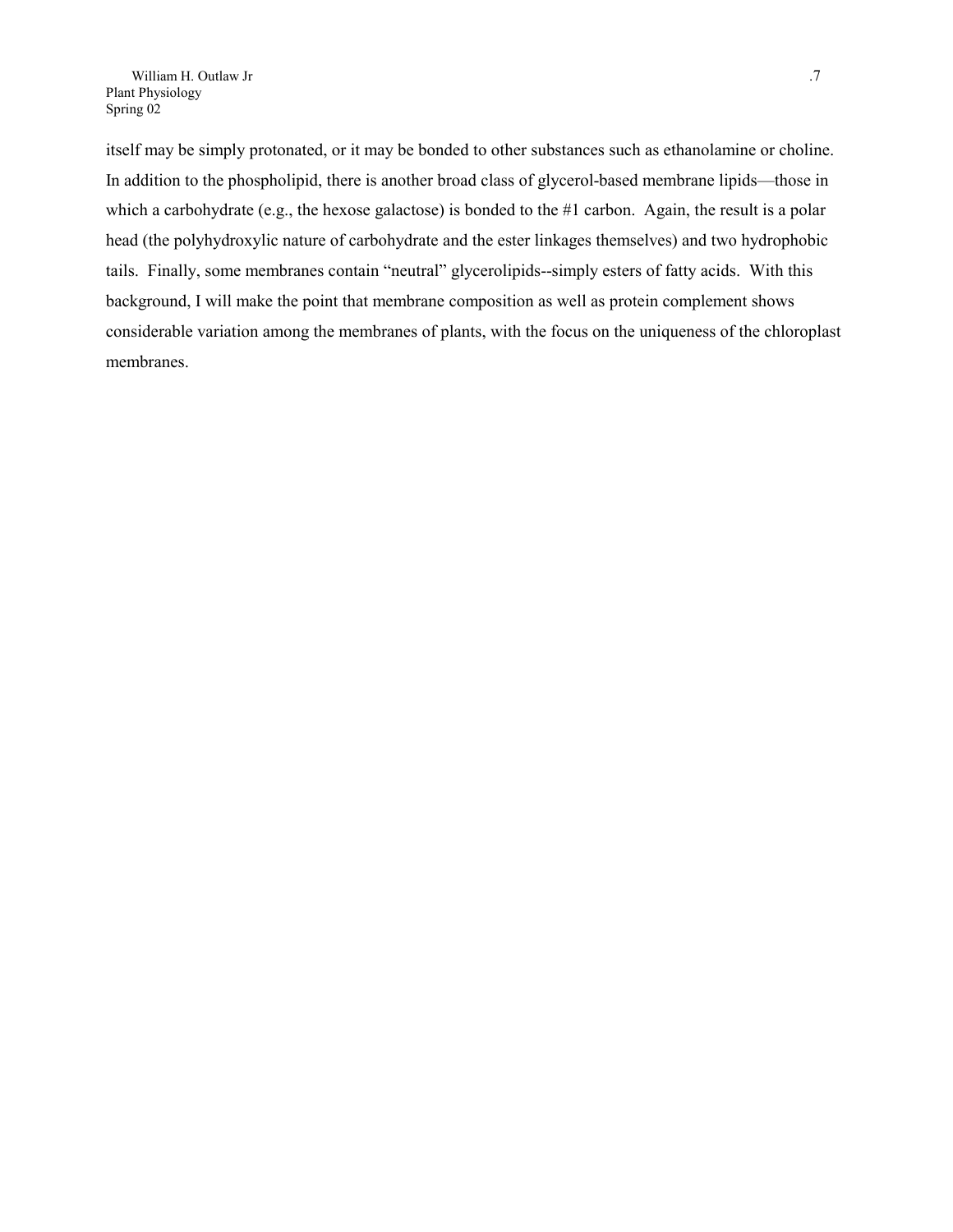| <b>MEMBRANE</b>        | PHOSPHOLIPIDGALACTOLIPID |                | <b>NEURAL LIPID</b> |
|------------------------|--------------------------|----------------|---------------------|
|                        |                          |                |                     |
| plasma                 | 46                       | 18             | 36                  |
| mitochondrial          | 98                       | $\overline{2}$ |                     |
| chlpt envelope (outer) | 56                       | 44             |                     |
| chlpt envelope (inner) | 20                       | 80             |                     |
| chlpt lamella          | 17                       | 83             |                     |
| nuclear                | 58                       | 13             | 29                  |
| microsomal             | 67                       | 13             | 20                  |
|                        |                          |                |                     |

Table 1. Distribution of glycerolipids in membranes of a plant cell.

This table provides the basis for the following conclusions: (1) the endomembrane lipids (plasma, nuclear, microsomal=ER) show general similarities, and  $(2)$  the chloroplast inner envelope and lamella membrane lipids are broadly similar, but these are different from the outer envelope. Thus, the functionally and evolutionarily related membranes are most similar in lipid content.

The second topic of this lecture provides for a historical overview of some of the important observations that provide a foundation for our current understanding.

### Overhead: The Engelmann experiment

 $\overline{a}$ 

As discussed in the stomatal physiology lecture, a first basic question to ask in the elucidation of the mechanism of a light-driven process is to determine the quality (color, or wavelength<sup>8</sup>[\)](#page-7-0) and quantity (overall energy) of the incident radiation required to drive the process. Brilliant in its simplicity, the Engelmann experiment, conducted in the 1880's, provided an answer for the first question. The fresh-

<span id="page-7-0"></span><sup>&</sup>lt;sup>8</sup>You may want to pause here and review the concept of light as an electromagnetic wave packaged in discrete units (photons), the energy of which can be described by wavelength, or its reciprocal, frequency. Your textbook for this course, as well as supplemental material from previous courses, would be an easily accessible resource.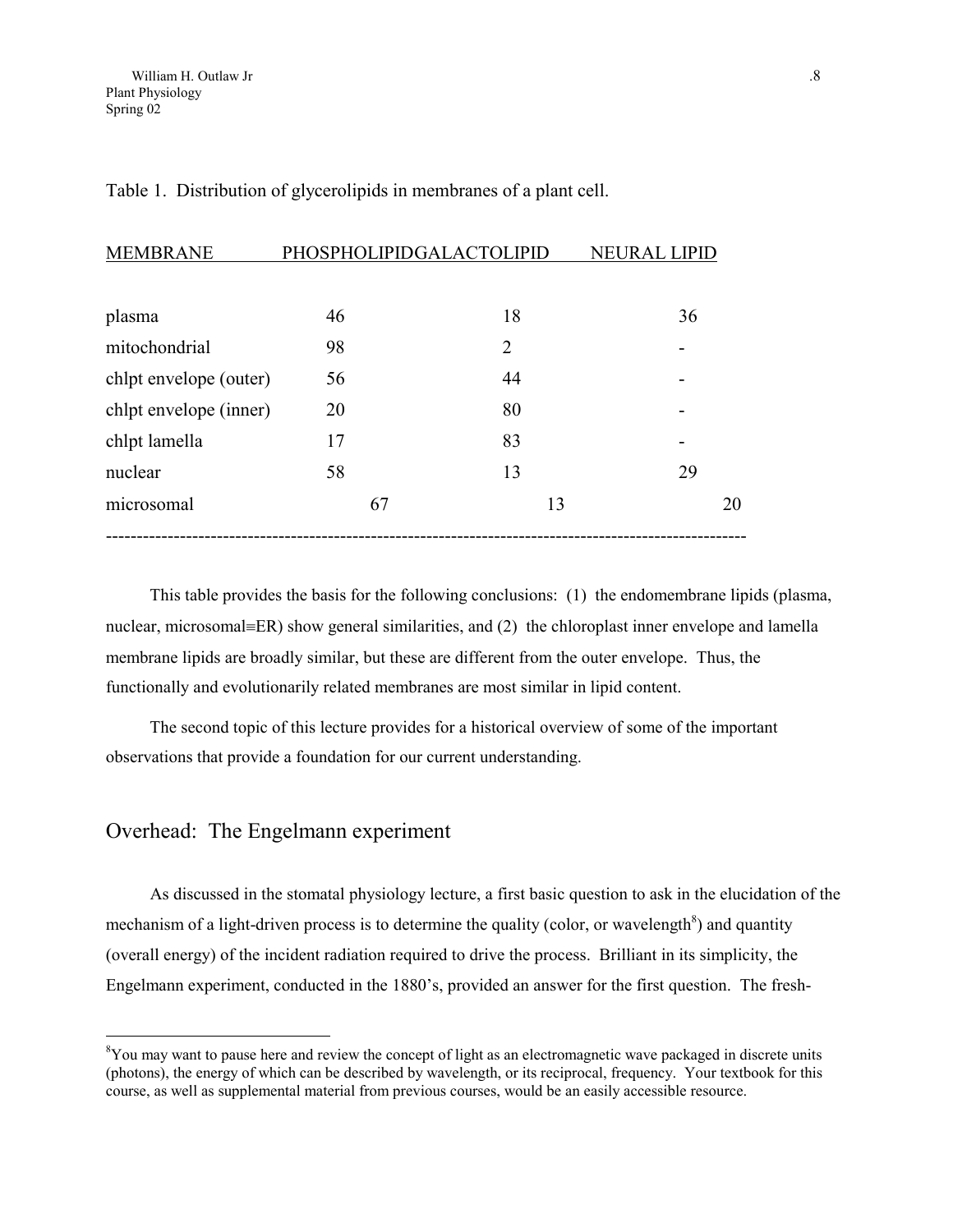water filamentous green alga *Spirogyra* has a single spiral chloroplast. (As we have emphasized so many times before, the proper choice of experimental organism is all-important. For the experimental results to be unambiguously interpretable, the capacity to carry out photosynthesis must have been uniform—clusters of chloroplasts or spaces between chloroplasts would be been fatal to the simple demonstration he provided.) Certain bacteria are aerotactic; that is, they move toward a region of high oxygen concentration. With the knowledge that light drives  $O<sub>2</sub>$  evolution, he separated white light by use of a prism into a continuum of colored light, with which he illuminated the algal filament. His observation under the microscope revealed that bacteria congregated especially on the filament where it was illuminated by blue (ca. 450 nm) and red (ca. 670 nm) light. As far as I am aware, this was the first action spectrum taken of photosynthesis. The implication was that the pigment responsible for absorbing the light that drives  $O_2$ evolution must have an absorption spectrum similar to the action spectrum that he obtained.<sup>[9](#page-8-0)</sup>

In the 1920's, C.B. van Niel provided an important early insight into the nature of the chemical mechanism of photosynthesis. By the end of the 19th century, the overall process of photosynthesis had been described:

 $nCO<sub>2</sub> + nH<sub>2</sub>O + light \rightarrow (CH<sub>2</sub>O)n + nO<sub>2</sub>$ 

 $\overline{a}$ 

where (CH<sub>2</sub>O) represents a carbon reduced to the level of carbohydrate. van Niel recognized that the preceding equation was stoichiometrically identical to this equation:

 $nCO<sub>2</sub> + 2 nH<sub>2</sub>O + light \rightarrow (CH<sub>2</sub>O)n + nO<sub>2</sub> + nH<sub>2</sub>O$ 

and he saw the similarity between this equation for higher plant photosynthesis and photosynthesis carried out by some bacteria, thus:

<span id="page-8-0"></span><sup>&</sup>lt;sup>9</sup>Despite the development of sophisticated instrumentation, simple approaches like that used by Engelmann still have application. By way of example, Rüdiger Hampp of the Karls-Eberhart University has used aerotactic bacteria to examine the viability of single plant cells. In brief, after certain manipulations, the intactness of cells may be called into question. A low rate of photosynthetic oxygen evolution may stem from some cells that are conducting photosynthesis at a normal rate being mixed with other cells incapable of evolving oxygen. Else, the suspension may comprise cells that are uniformly depressed in the ability to evolve oxygen. By mixing aerotactic bacteria with an illuminated cell suspension, one can easily determine with a microscope which of these two possibilities obtain.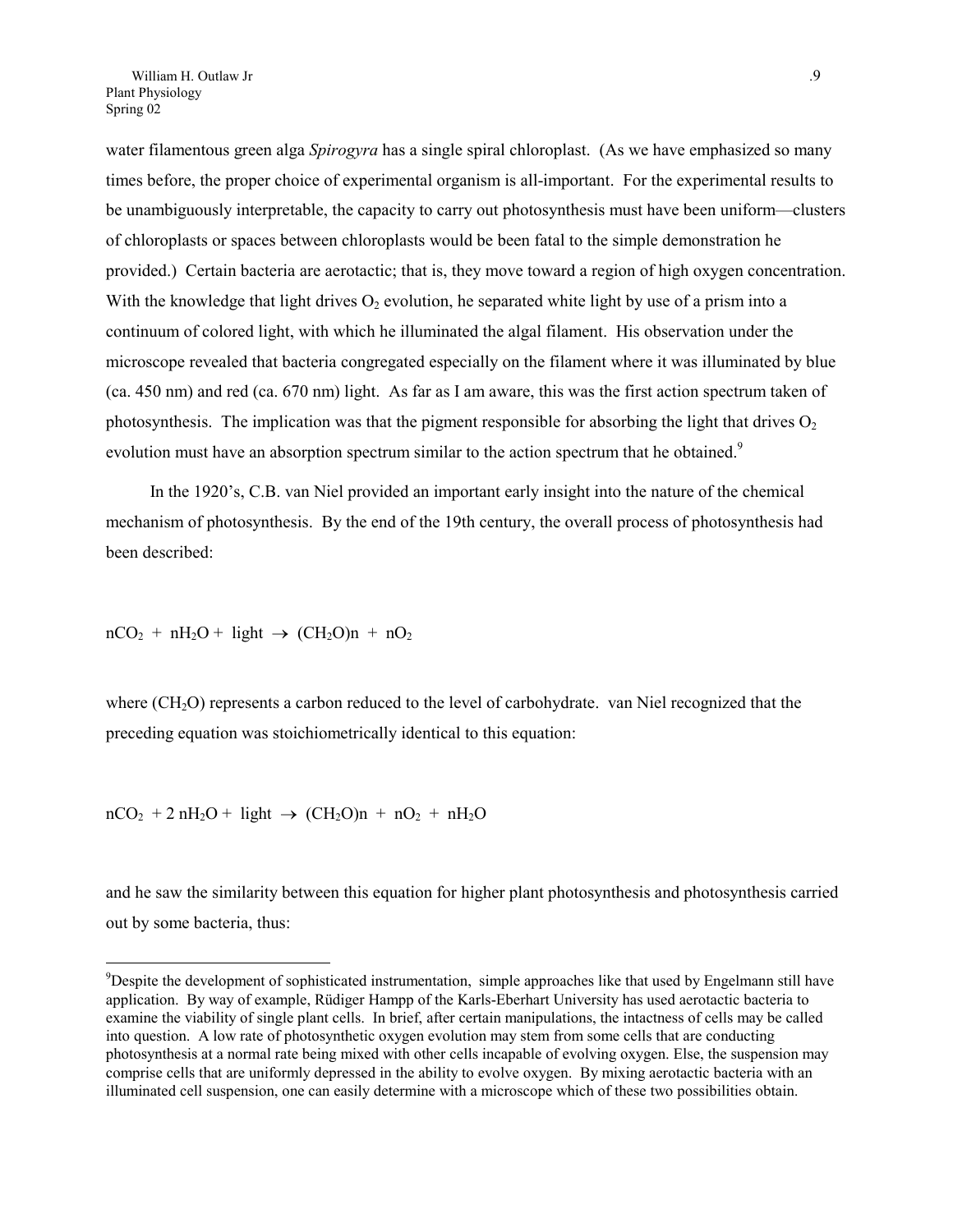$nCO<sub>2</sub> + 2nH<sub>2</sub>S + light \rightarrow (CH<sub>2</sub>O)n + 2nS + nH<sub>2</sub>O$ 

He inferred correctly that  $CO_2$  was not the source of the evolved  $O_2$ , or alternatively said, the initial oxidation-reduction reactions did not involve  $CO<sub>2</sub>$ . In other words, the conversion of light energy to biosynthesis using  $CO<sub>2</sub>$  is not obligatory.

Shortly afterwards, Robin Hill showed that a variety of substances stimulated photosynthetic oxygen evolution (by acting as electron acceptors). Thus, any substance that accepts  $H_2O$ -derived electrons from the photosynthetic electron transport chain is termed a Hill reagent, and oxygen evolution is called the Hill reaction. Clearly, one set of reactions (which we now call photosynthetic electron transport) harvests light and produces an intermediate reductant (which we now know is NADPH) and another set of reactions (the RPPP) uses the reductant to reduce  $CO_2$ . Of course,  $CO_2$  is the common natural Hill reagent. (Nitrite, mentioned earlier, is also a Hill reagent because the reduction nitrite to the level of ammonia requires a reductant, with the electrons ultimately coming from water.)

With some qualifications<sup>10</sup>, one would expect concordance between an action spectrum for photosynthesis and an absorption spectrum of the molecule that drives the process, chlorophyll.

#### Overhead: Emerson enhancement effect

 $\overline{a}$ 

In the 1950's, Emerson studied the relationship between the *in vivo* absorption of chlorophyll and the action spectrum of photosynthesis. As the overhead shows, chlorophyll absorption is still relatively

<span id="page-9-0"></span> $10$ First, in whole-leaf photosynthesis, a number of pigments—not just chlorophyll—harvest light. Thus, the action spectrum is a summation of all the light harvesting carried out by the different pigments. Second, to a certain extent, light that enters the leaf is trapped there, because the internal leaf surfaces reflect light. Because chlorophyll absorbs light only weakly in the green portion of the spectrum, the internal light is somewhat enriched with green (because blue and red light is strongly absorbed). To simplify (maybe too much), blue and red get fewer passes through chlorophyll before they are absorbed, but green--getting more "opportunities"--will still be absorbed to a limited extent. Third, the exact absorption spectrum by a molecular species will depend on the chemical environment. E.g., there are modest differences in the absorption by different types of chlorophyll (a topic we will cover later), and even a single type of chlorophyll will absorb slightly differently depending on whether it is solubilized in ether, pyridine, acetone, ethanol . . . complexes with protein in a lipid bilayer.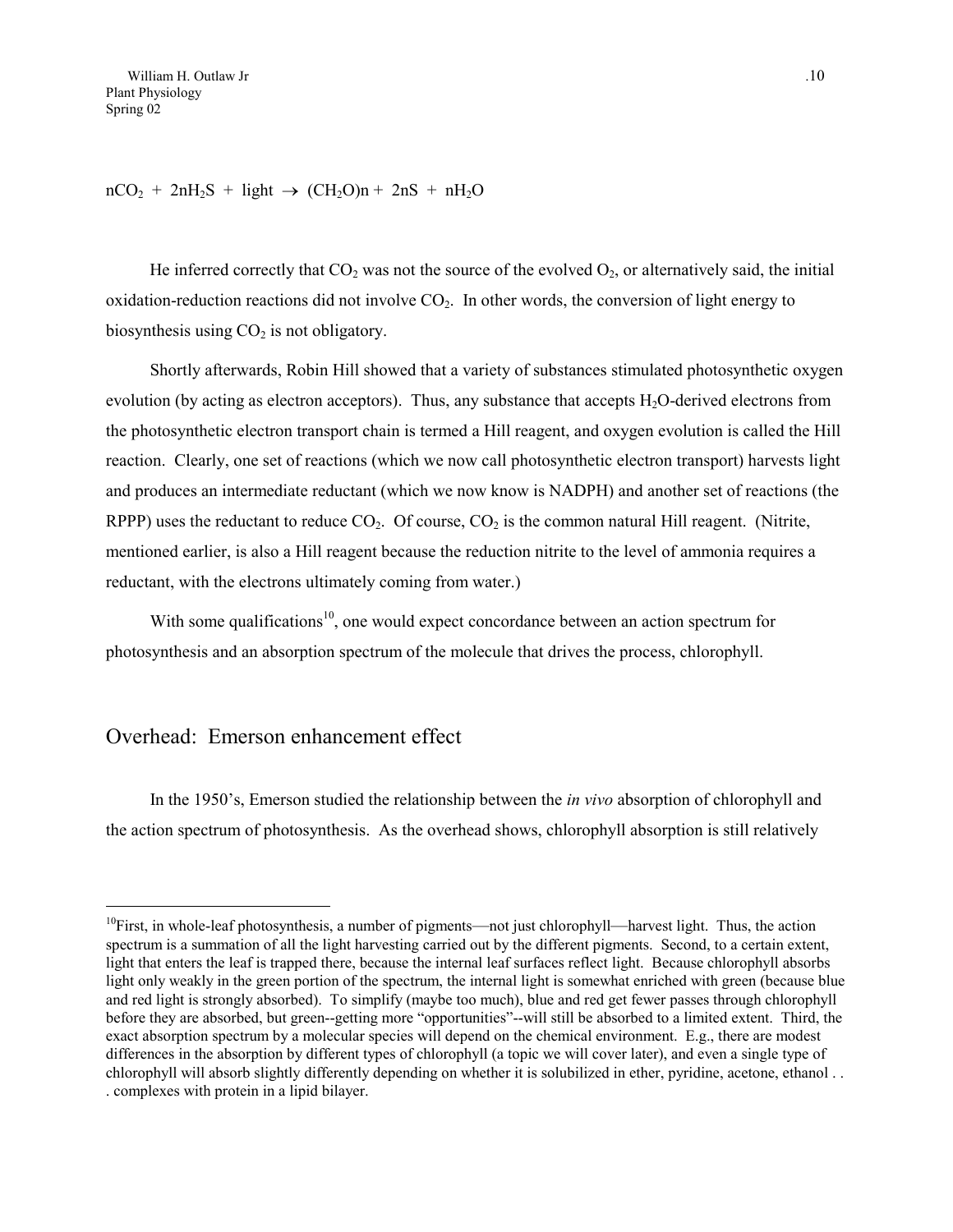high at  $\lambda$ >680 nm, but that absorbed far-red light is not efficiently<sup>11</sup> used for O<sub>2</sub> evolution.<sup>12</sup> This phenomenon is known as the far-red drop. He and his group discovered that concomitant illumination with a shorter wavelength light increases the efficiency of the far-red illumination. This synergism—far-red plus shorter wavelength light gave a rate of  $O<sub>2</sub>$  evolution greater than the sum of far-red alone plus shorter wavelength alone—has come to be known as the Emerson Enhancement Effect. Although it was not interpreted as such right away, it provides the first evidence for two photosystems acting cooperatively in the transfer of electrons from  $H_2O$  to a stable reductant, as illustrated sketchily on the bottom portion of the overhead. (PSII and PSI, recall, are two of the four protein complexes that we will cover in the final portion of this lecture.) The idea of two photosystems was proposed in 1960, after it was discovered that intermediates (b-f complex, a third of the four complexes) that we now know shuttle electrons between the photosystems would either be oxidized or reduced, depending on the wavelength of light applied.

A final historical question regards the stoichiometry of electron transport. The oxidation of  $2 \text{ H}_2\text{Os}$ to  $1 O_2$  is a four-electron process. Usual biochemical oxidation/reduction reactions involve one or two electrons. This situation implies that there must be a mechanism to "store" electrons. The following overhead is the widely accepted Kok model (1970) that provides as explanation of the Joliot (1960's) data depicted above it.

### Overhead: The S-state model of photosynthetic oxygen evolution

The oxidation/reduction of chlorophyll (see later) is a one-electron process. As will be explained, absorption of light "excites" chlorophyll, in which state it is easily oxidized. An electron donor must replace the electron lost in the oxidation. (When this donor gives up the electron, it, in turn, must be reduced by a donor . . . which, ultimately, is water.)

The data show that one brief flash of light (just long enough for one photochemical event in each of the two photosystems) results in no  $O_2$  evolution. A second flash of light also causes no  $O_2$  evolution. On the third flash, however, there is oxygen production. Again, on the fourth flash, there is no oxygen

<span id="page-10-0"></span> $11$ As we will discuss later, absorbed light energy drives "useful" processes, like the photochemistry that leads to the ultimate production of a stable reductant (NADPH). However, absorbed light energy may be dissipated in other "wasteful" ways.

<span id="page-10-1"></span> $12$ The discrepancy in the 450-550 nm region is caused by the absorption of light by carotenoids, as will be discussed in the next section of the lecture. For the moment, ignore this "noise."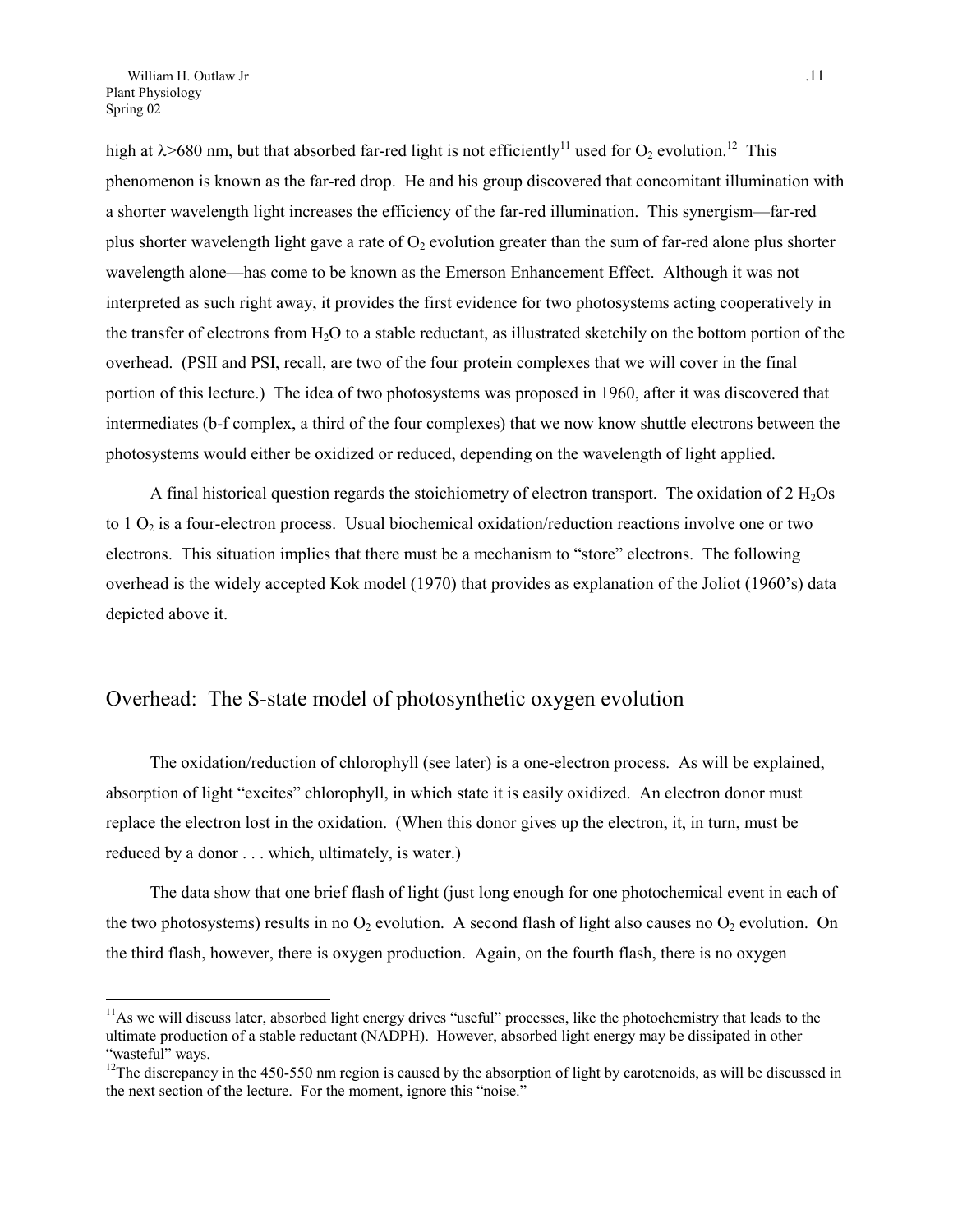<span id="page-11-2"></span>production. In such an experiment, there was  $O_2$  evolution only every fourth flash. (Eventually, of course, the pattern dampened because occasionally some individual photosystems would absorb two photons or no light at all.) These data provide the interpretation that the OEC ("on" PSII) exists in five states. The  $S_1$ state is most stable. In darkness,  $S_2$  and  $S_3$  revert to the  $S_1$ -state, and, in all conditions,  $S_4$  spontaneously "decays" to  $S_0$ , another stable state. In darkness, however, OECs are in the  $S_1$ -state, being three flashes away from  $O_2$  evolution. In brief summary, evolution of 1  $O_2$ , as we have said so often, requires the absorption of 8 photons—each photosystem absorbs one photon for each electron "transported" from water to  $NADP^+$ .

The third topic of this lecture is a brief description of the light-absorbing pigments, with the primary focus on chlorophyll.

### Overhead: photosynthetic pigments

The primary pigment involved in photosynthetic light absorption is chlorophyll. In higher plants, there are two versions of chlorophyll, chl a and chl b. The ratio a/b is in the range of 2.5-4.5, with the higher values being typical of  $C_4$  plants<sup>13</sup>. Chl a and Chl b are almost identical—at the "top" (as shown) of the ring structure, Chl a has a methyl functional group that on Chl b is an aldehyde<sup>14</sup>. Although we draw many molecules with an alternating double bond system (conjugated system of bonds), we recognize that the bonding is not simply "single-double-single-double . . . ," instead, all the bonds in the system have a partial-double-bond nature, with electrons being "shared through out." Such a conjugated system of bonds is typical of pigments that absorb visible light (e.g., hemoglobin and the cytochromes). Chlorophyll (and the parenthetical referenced compounds) has a similar four-ring structure.<sup>15</sup> In chlorophyll, the N atoms are coordinated with a Mg atom. The ring-structure of chl is planar, whereas the phytol tail—note easily its derivation from isoprenoid units—should not be restricted in movement.

<span id="page-11-1"></span><span id="page-11-0"></span>

<sup>&</sup>lt;sup>13</sup>Chl b is preferentially associated with PS II, and C<sub>4</sub> plants are somewhat enriched with PS I.<br><sup>14</sup>All oxygenic organisms contain the pigment chl a. These are all photosynthetic eukaryotes and the cyanobacteria. All plants, green algae, and cyanobacteria in the genus *Prochloron* contain Chl b. Some protists contain different chlorophylls.

<sup>&</sup>lt;sup>15</sup>The "inward-facing" N atoms of the cytochromes are coordinated with an atom of  $Fe^{2+}$  (reduced state) or  $Fe^{3+}$ (oxidized) state. They are electron carriers and function variously in biological systems. Our focus, on photosynthetic electron transport, will be on their use as electron carriers that shuttle electrons from PSII to PSI (b-f complex). At this point, it useful for you to take note of the fact that some substances, like cytochrome, are oxidized and reduced simply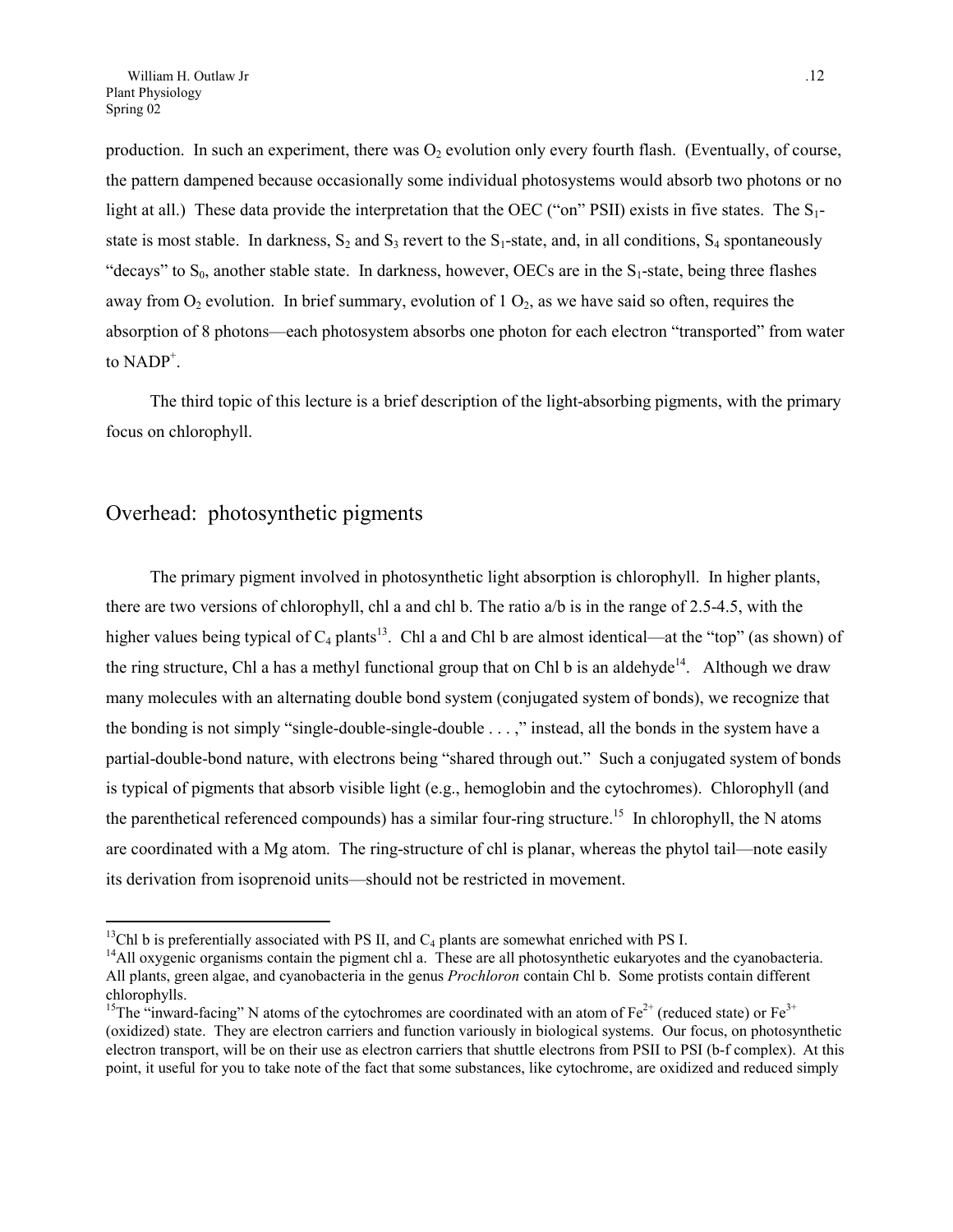This overhead also shows the pigment  $\beta$ -carotene, which is one type of carotenoid. (The other type, xanthophylls, is very similar in structure<sup>16</sup>, just with the end rings being oxidized.) Earth without carotenoids would be dull; these pigments impart color to fruits, flowers, fungi, birds' feathers, fish scales. The carotenoids that we see are in the minority. Most carotenoids occur in green leaves, where the abundant chlorophyll there masks them<sup>17</sup>.

We will turn now to two aspects of these pigments, first, their physical organization, and second, their light-harvesting and energy transducing attributes.

### Overhead: Overall pigment distribution in PSII (highly schematic)

N.B.: Do not infer structural relationships from this figure. It (and the following one) is intended to make your understanding of the distribution of these pigments easy to grasp. For both PSII and PSI, structural diagrams will be provided later.

A photosystem, as Thornber simplifies, may be thought of as a (a) a reaction-center pigment, which is, in essence, chl that becomes excited by light (indirectly), and which—in the "excited state"—can be easily oxidized (i.e., it can reduce another chemical)  $+$  (b) a core complex that houses the reaction-center pigment plus other components of the redox "chain" and some light-harvesting chlorophyll molecules (core-complex antenna) + (c) light-harvesting pigment complexes (e.g., **L**ight-**H**arvesting **C**omplex (PS**I**) —LHCI). The bulk of all the pigments is in these peripheral antenna complexes or LHCs.

An important principle is that the pigments (both the chlorophylls and carotenoids) do not simply float around in the membrane. They are bound specifically in protein complexes of which about 15 have been identified. By way of example, an important chlorophyll-binding protein in PSII (see overhead) is CP47 (**c**hlorophyll-**p**rotein with a Mr of **47** KD). Pairs of His, separated by 12-13 residues (4 turns of an  $\alpha$ -helix), bind pairs of chlorophyll molecules—one chlorophyll toward the cytoplasmic side and the other

by electrons. Others that we will discuss later involve an H-atom (i.e., a  $H^+$  in addition to the electron). Yet others, like  $NADP^+ \rightarrow NADPH$ , involve an unequal number of electrons and protons.

<span id="page-12-0"></span><sup>&</sup>lt;sup>16</sup>You need not be concerned (for testing), but it *appears* that carotenes are found solely or predominantly in certain regions (core complexes) and the xanthophylls are found solely or predominantly in other regions (the LHCs).

<span id="page-12-1"></span> $17$  Our focus will be on the role of carotenoids in harvesting light. However, they have other roles. Plants sometimes absorb too much light, and a cycle based on the conversion of carotenoids dissipates this excess energy (as discussed later). In addition, these compounds are the building blocks for other important substances, such as ABA. Finally, one lab has proposed that they are the blue-light receptor in some tissues.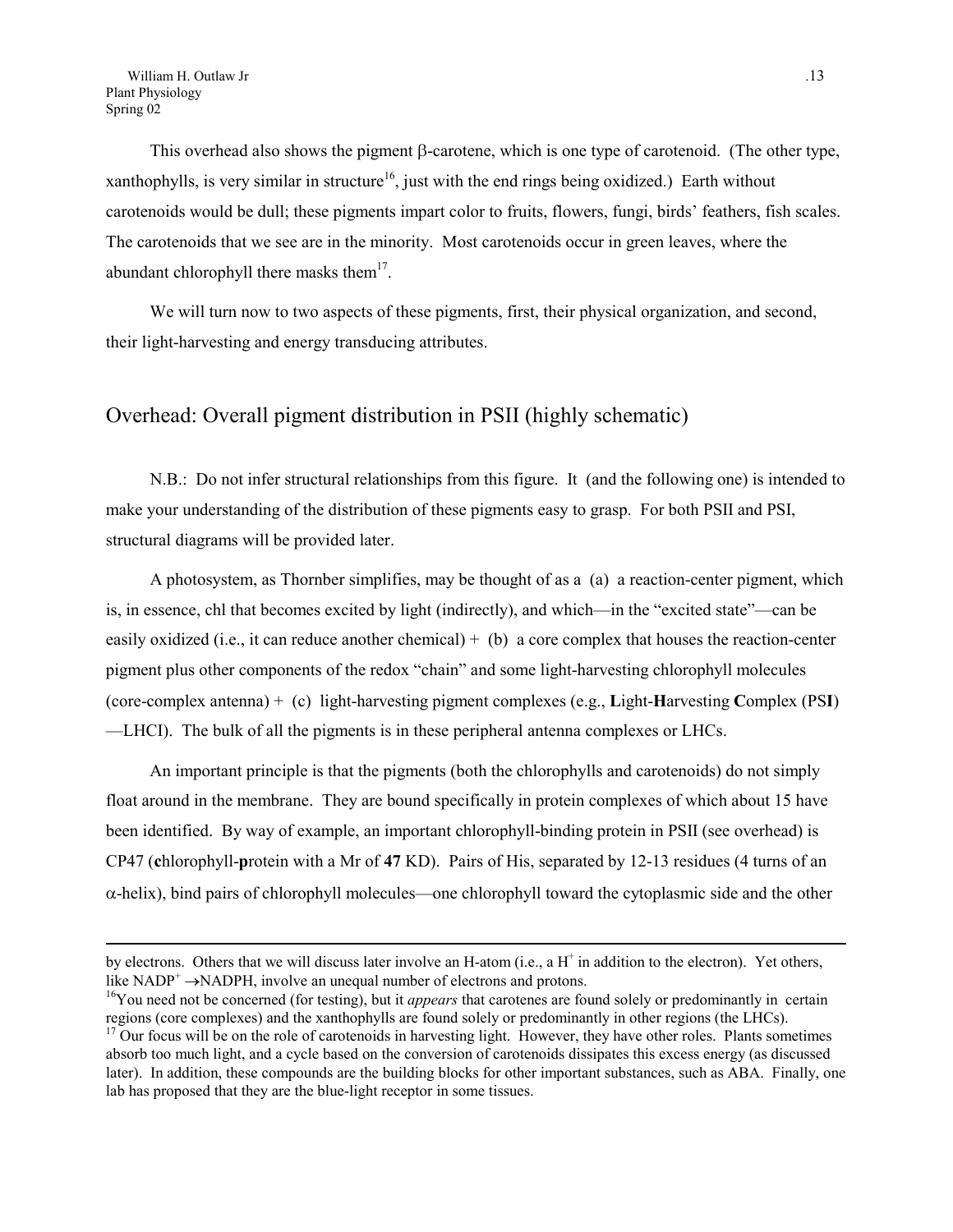toward the lumenal side of the membrane. This arrangement holds for CP43 and for LHCII. In some cases, Asn may be a functional homolog of His.

In both photosystems, chl a is found in both the complex antennae and in the peripheral antenna (LHCs). However, chl b is found only in the LHCs. In PSII, there are two reaction-center proteins; depending on the wash stringency, these two proteins (usually called D1 and D2) have 4-6 molecules of a chl a ( $P_{680}$ ) that are in a special environment, and as the name implies, absorb maximally at 680 nm. Although it may not mean too much to you now, please remember that  $P_{680}$  is the "reaction-center" pigment," a concept briefly alluded to above. The two core-complex chlorophyll-binding proteins in PSII are, as mentioned, CP47 and CP43. These each bind to about 40 chl a molecules, which is about 5% of the total chlorophyll<sup>18</sup> There are three kinds of LHCs that are associated with PSII. LHCII $\alpha$  represents about 7 % of total chlorophyll, and has an a/b ratio of 2.5. LHCIIy, of uncertain abundance, has a very low a/b, 1. The bulk of chlorophyll—40-50% of the total chlorophyll in a leaf—is associated with  $LHClIB^{19}$ . This complex is very special: It can "collect" light energy and channel that energy to PSII, as shown and as the name implies, or it may migrate to PSI, where it can dock and transfer the energy to one of the LHCIs. In this way, the two photosystems—acting serially—can be balanced<sup>20</sup>.

Carotenoids are present in all protein-pigment complexes of PSII (with the possible exception of  $LHCII\gamma$ ).

### Overhead: Overall pigment distribution in PSI (highly schematic)

<span id="page-13-0"></span><sup>&</sup>lt;sup>18</sup>Both the number of bound chlorophylls and the %-representation given in this and the following overhead I derived for several sources. You will note on close examination that some minor discrepancies, owing to the different sources, have crept in. Thus, my intent is to give you an overall, and not a precise, image. E.g., I have "assigned" 40 chl a each to CP 43 and CP47, but another source indicates that together they contain 40-50 chl a. Thus, use these numbers in a general way.

<span id="page-13-1"></span> $19$ Formerly, LHC a/b. This nomenclature is continuing to evolve.

<span id="page-13-2"></span><sup>&</sup>lt;sup>20</sup>As learned from the Emerson Enhancement Effect, the two photosystems preferentially absorb light at slightly different wavelengths. PSI (with  $P_{700}$ ) is able to utilize light of less energy (longer wavelength); it has a relatively low abundance of chl b (excitation maximum in the red of 650 nm) and a relatively high abundance of chl a (excitation maximum in the red of 670 nm). When PSI is not harvesting enough energy, it can not oxidize (gain electrons from) PSII, which renders PSII nonfunctional. On the other hand, when PSII is not harvesting enough light, electrons are not being extracted from H<sub>2</sub>O and are thus unavailable for the rereduction of PSI. This (and other causes) demonstrates the need to "redistribute" the light-harvesting apparatus. This redistribution is brought about by the phosphorylation of LHCII $\beta$ ; charged thus, this protein moves from the appressed regions of the membranes (where resides PSII) to the stromal lamellae (where resides PSI).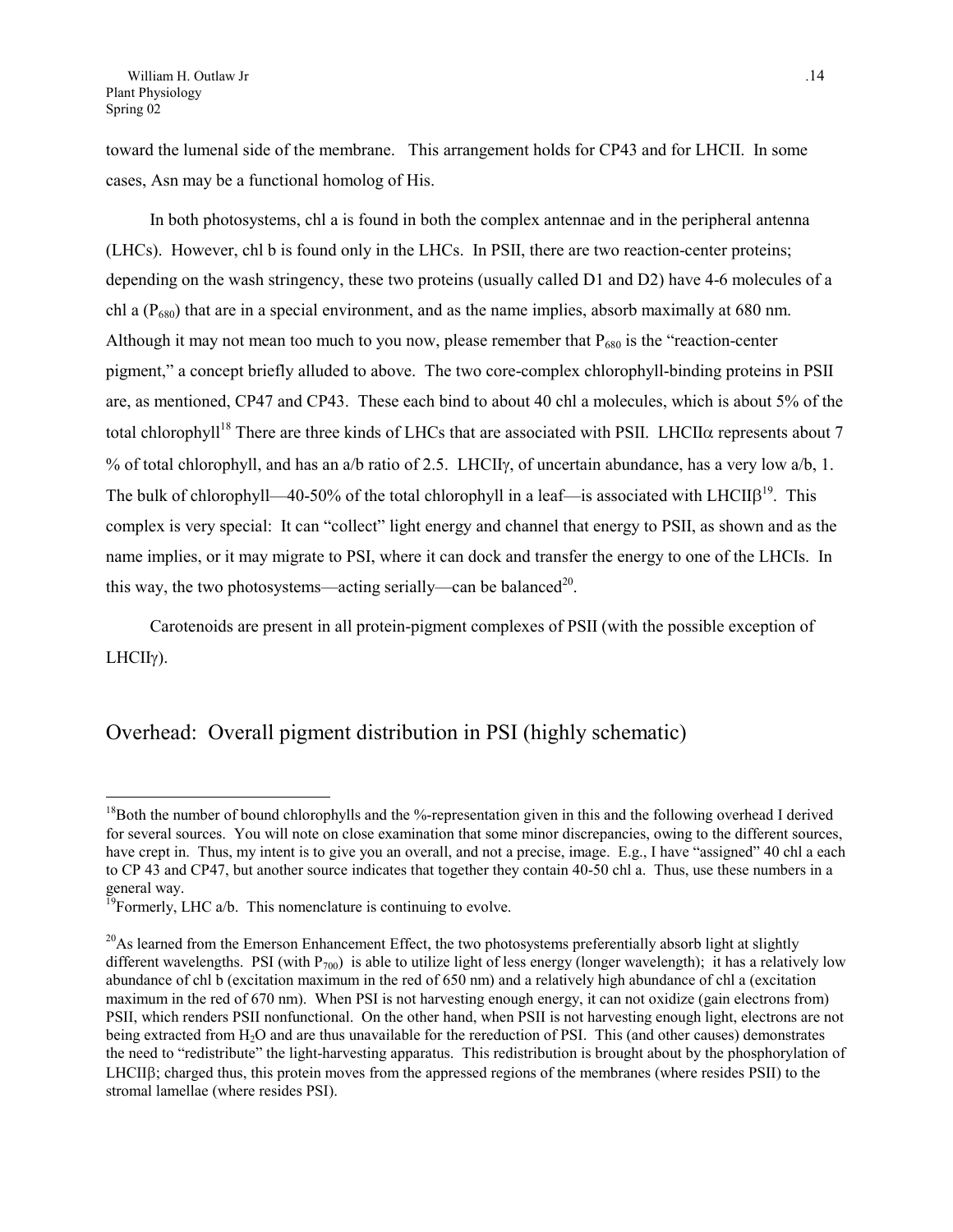The pigment distribution in PSI is quite unlike that in  $PSII<sup>21</sup>$ : There are two core complexes, but only one has antenna chl associated with it. Core Complex I (CCI) binds to approximately 100 chl a molecules (but no carotenoids); CC1-RC has not only reaction-center chlorophyll, but also 12-15 carotenoids. There are four types of LHCIs, and current thinking is that there is one of each type associated with each of the two core-complex proteins. Altogether, the LHCIs bind about the same number of chl molecules as CCI, i.e., 100, which is on the order of 15-20% of the total chlorophyll. LHCI also has bound carotenoids.

The biochemical distributions that I presented above imply that PSII and PSI each act as a (separate) unit in absorbing light. These data were gained through biochemical fractionation techniques (the tricky isolation of membrane complexes with detergents without (presumably) the loss of the pigment). Much earlier, however, physical methods had already given rise to the notion of a photosynthetic unit. In brief, use of controlled illumination and knowledge of the chlorophyll cross-sectional area permitted the conclusion that about 2500 chlorophyll molecules were involved in the evolution of an  $O_2$  molecule. This fact reconciles—in broad terms, please recall the disclaimer—that there are two photosystems, each with nominally 300 molecules of chlorophyll, and each of which must absorb four photons of light (300 x 2 x 4)  $= 2400$ . We will now look at how light energy is absorbed, and how any one of many "affiliated" molecules may absorb a photon and pass that energy on to the reaction-center pigment,  $P_{680}$  in PSII or  $P_{700}$ in PSI.

## Overhead: Energy states of chlorophyll

 $\overline{a}$ 

Because of the large number of electronic configurations (which reflects the extensive doublebonding throughout the large molecule), chlorophyll absorbs light over a wide visible wavelength

<span id="page-14-0"></span> $21$ There are two kinds of known photosystems--PSII is representative of one type, and PSI is representative of the second. Both types are very similar in the early stages of charge separation and stabilization . [As you will see, excited reaction-center chlorophyll becomes oxidized as it reduces a proximal primary electron acceptor. In these early stages (measured in the  $10^{-12}$  second range), the reverse reaction can occur. The primary acceptor passes the gained electron to a more distant (in distance, but also lower in energy) secondary electron acceptor, &c, until the charge separation is stabilized. ] One type of photosystem is represented by the water-splitting PSII of plants and by the reaction center of purple bacteria. In this type, two electrons are transported consecutively to reduce a quinone to a hydroquinone (a 2 electron step), which is the "final" bound electron acceptor. In the second type, represented by PSI of plants, and by the reaction center of green sulfur bacteria, electron transfer occurs as a series of one-electron steps; characteristic intermediate redox components are so-called Fe-S centers. The final bound redox component is a one-electron acceptor. In brief summary, both PSII and PSI have bacterial counterparts.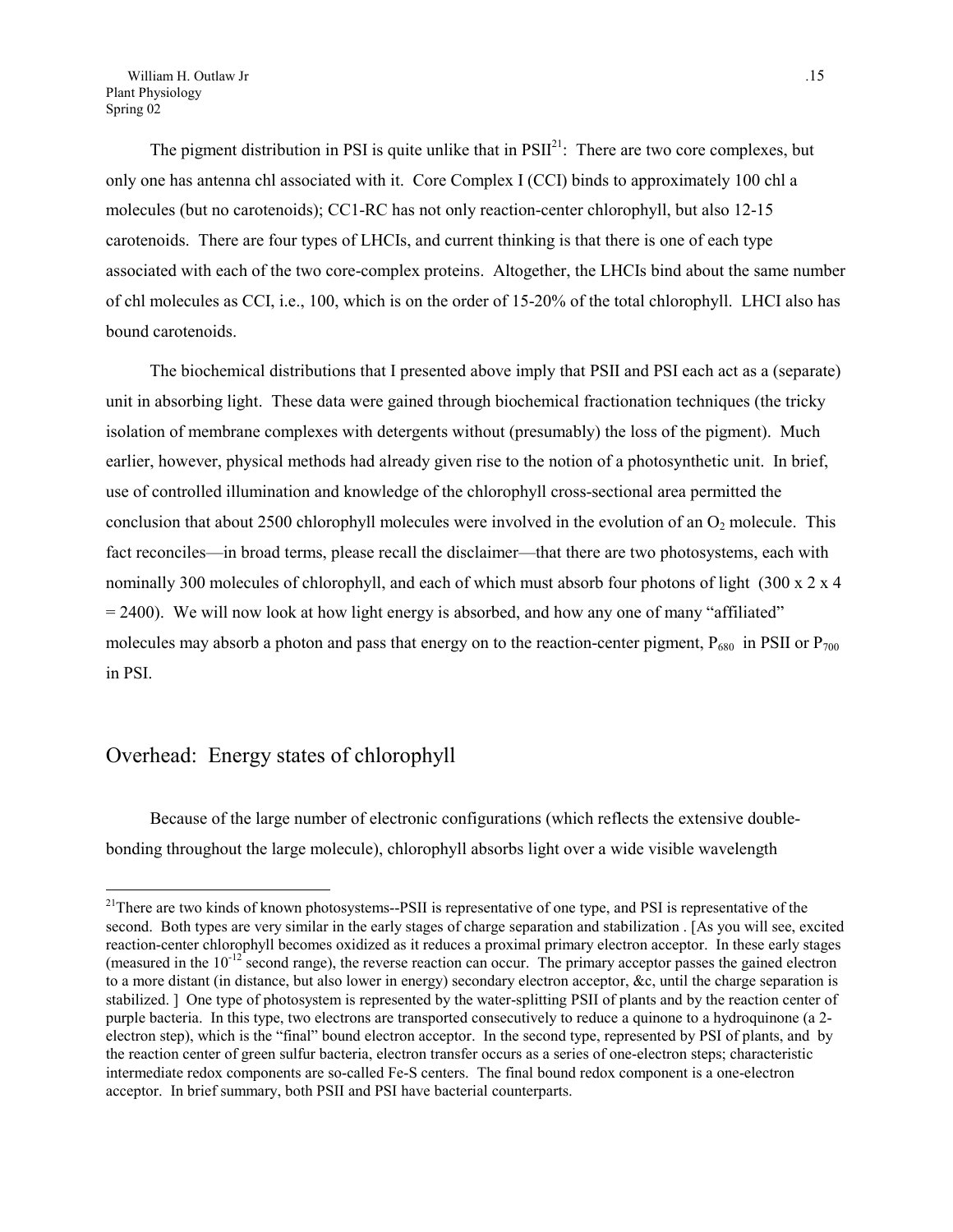spectrum<sup>22</sup>. Absorption of an energetic blue photon takes chlorophyll from the "ground" state to a highly "excited" state. This highly excited state decays to a lower excited state by heat loss. The lower excited state corresponds to the same state caused by the absorption of a red photon by a ground-state chlorophyll. This lower excited state is the one of interest. The energy represented by the lower excited state may be lost as fluorescence (which, overall, is a process of low magnitude, especially at low light, say, 5% of lower excited state chlorophyll molecules return to ground state by fluorescence). As the preceding discussion caused you to infer, most of the chlorophyll molecules act as antenna to harvest light—they, themselves, are not involved in the light-driven oxidation-reduction reactions that characterize photosynthesis. The bottom panel in this overhead shows that an incoming photon excites an antenna chlorophyll molecule. The excitation energy is transferred by a "random walk"—the drunken sailor paradigm—to another chlorophyll molecule, and so forth, until the excitation energy is transferred to the special reaction-center pigment, which, because of its location (and the energy represented by the excited state) can reduce an electron acceptor; in the process, of course, the chlorophyll becomes oxidized.

Carotenoids have two roles in photosynthesis. They, themselves, harvest light in the roughly 430- 530 nm range. Their excitation energy can be passed along to chl a (to push it to the lower excited state). Because they absorb further into the green than do chlorophylls, the contributions to photosynthesis can be significant. E.g., although the carotenoids constitute only 23 (mol) % of the photosynthetic pigments in LHC of lettuce, 43% of photosynthesis in the 390-530 nm range results from carotenoid absorption. A second role of carotenoids is in their protective role against damage caused by light in the presence of oxygen (precisely those conditions that obtain in plants)<sup>23</sup>. In addition to the deactivation processes of chlorophyll that we described (fluorescence plus excitation transfer, photochemistry), a third electronicstate rearrangement (a term I use here for simplicity, but not a formal term; "third" simply refers to its numerical order in our discussion, nothing else) of chlorophyll is possible. This third state, derived from the "lower excited state" that we discussed, can be deactivated by energy transfer to carotenoids, which can lose the energy nondestructively. In the absence of carotenoids, the third state of chlorophyll reacts with  $O_2$ , to form a highly reactive species ("excited singlet oxygen") that wreaks havoc on unsaturated fatty

<span id="page-15-0"></span><sup>22</sup>Plant physiologists use the term, **P**hotosynthetically **A**ctive **R**adiation (PAR), which is a count of photons per time unit and area unit in the 400-700 nm range. Implicit in this usage is the fact that plants do use for photosynthesis a wide range of light, and secondly, that absorption of a red photon (low energy) is just as effective for photosynthesis as absorption of a blue photon (high energy). Thus, on an energy basis, blue light is less efficiently used than red light is.

<span id="page-15-1"></span><sup>&</sup>lt;sup>23</sup>Some commercial herbicides ("weed-killers") work by blocking the biosynthesis of carotenoids. Treated plants bleach (lose chlorophyll) and die.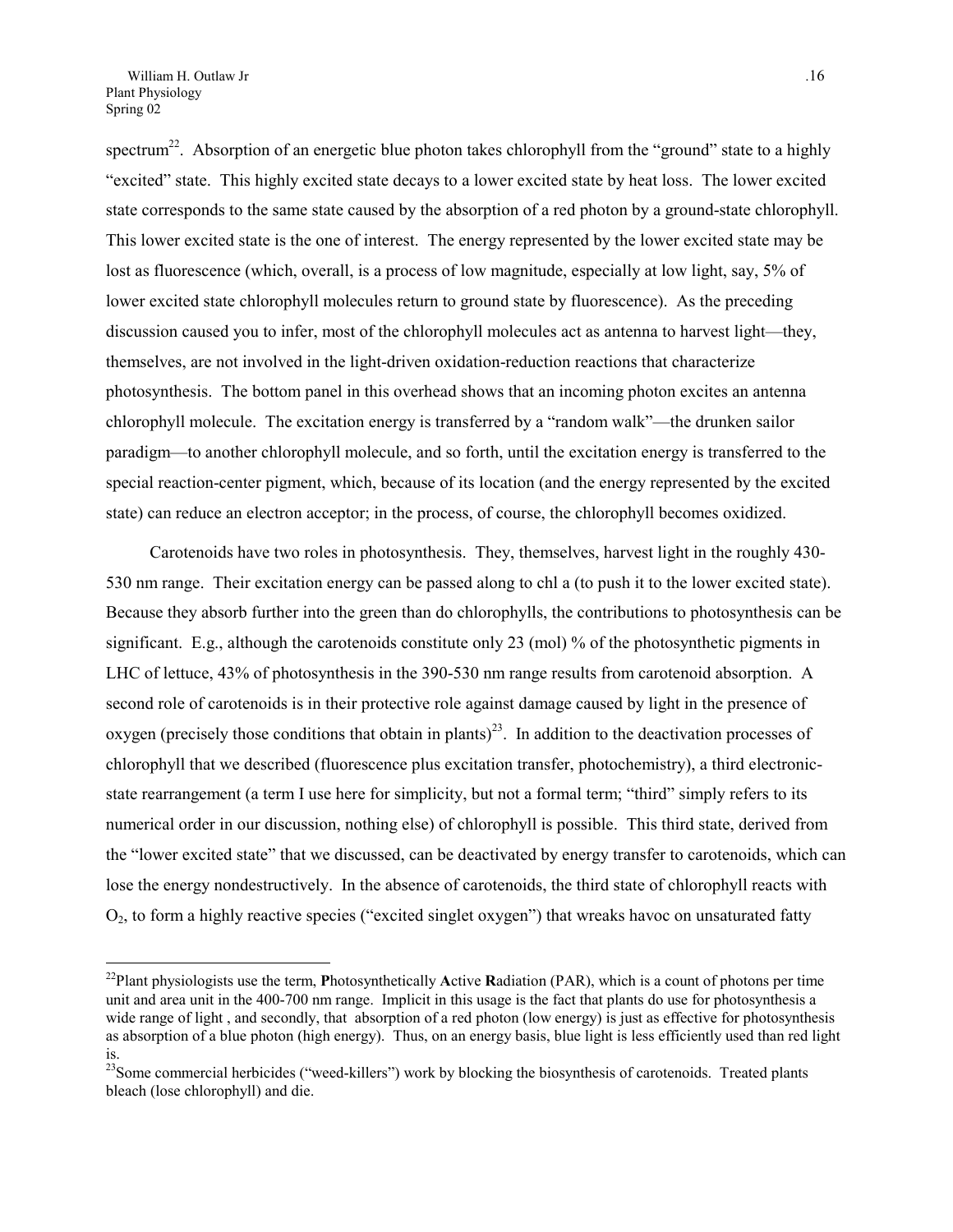acids (e.g., of membranes) and a host of other biomolecules. Any formed of the highly reactive species of  $O_2$  is "detoxified" (by conversion to ordinary  $O_2$ ) by carotenoids. Of the two protective roles of carotenoids, the quantitatively most important during photosynthesis is the deactivation of the third state of chlorophyll, and the lesser role is destruction of singlet  $oxygen<sup>24</sup>$ .

We turn now, for summary and orientation to the overall process of photosynthetic electron transport, to the fourth and final topic, i.e., a functional description of how three of the four major protein complexes function to transport electrons from  $H_2O$  to NADP<sup>+</sup>.

#### Overhead: The Z-scheme of photosynthesis

The Z-scheme shown on this overhead is the convenient way that plant photosynthetic electron transport is depicted, but some orientation is required for you to appreciate the information presented. You may think of the X-axis as representing "distance" or position along an electron's path in photosynthesis. Thus, water, the source of electrons, is shown on the far left and NADPH, the final reduced product, is shown on the far right. The Y-axis is an energy axis. The Z-scheme is arranged so that an energetically "downhill" reaction (redox couple) will "fall" in the scheme. The precise term that is used for the y-axis is the so-called "mid-point" potential, which we will not discuss in a rigorous fashion. Chemicals with more negative values (at the top of the scheme) have a tendency to give up electrons (i.e., reduce other substances), whereas those at a lower vertical position have a tendency to take electrons (i.e., oxidize other substances<sup> $25$ </sup>. As a relevant example, (the unexcited)  $P_{680}$  does not have a tendency to become oxidized whilst reducing another substance. However,  $P_{680}$ <sup>\*</sup> (the excited state of  $P_{680}$  that results from the absorption of a red photon--ca. 45 Kcal mol<sup>-1</sup>) is at the top of the scale (most negative), which means that it will "readily" give up an electron to any oxidized substance lower [or not much higher] on the scale than it is. E.g., pheophytin (a  $Mg^{2+}$ -less chlorophyll) —like all the other components of the "chain" may exist in an oxidized or reduced state. Because of its position on the scale, you know that pheophytin has a tendency to give up an electron, and does not have a tendency to take one. However, the tendency for  $P_{680}^*$ 

<span id="page-16-0"></span><sup>&</sup>lt;sup>24</sup>Not all researchers would agree with this statement, which is the latest word that I have been able to get.<br><sup>25</sup>Thinking of the y-axis as an energy scale, compare the differences in midpoint potential between the redo

<span id="page-16-1"></span> $H_2O\frac{1}{2}O_2 \& \text{NADPH/NADP}^+$ . Four photoacts are required to reduce NADP<sup>+</sup>, which is 2x the energy of  $P_{680} \rightarrow P_{680}^+$ plus 2x the energy of  $P_{700} \to P_{700}^*$ . From this analysis, you can see that about 30% of the red-photon energy absorbed may be used in the reduction of pyridine nucleotide.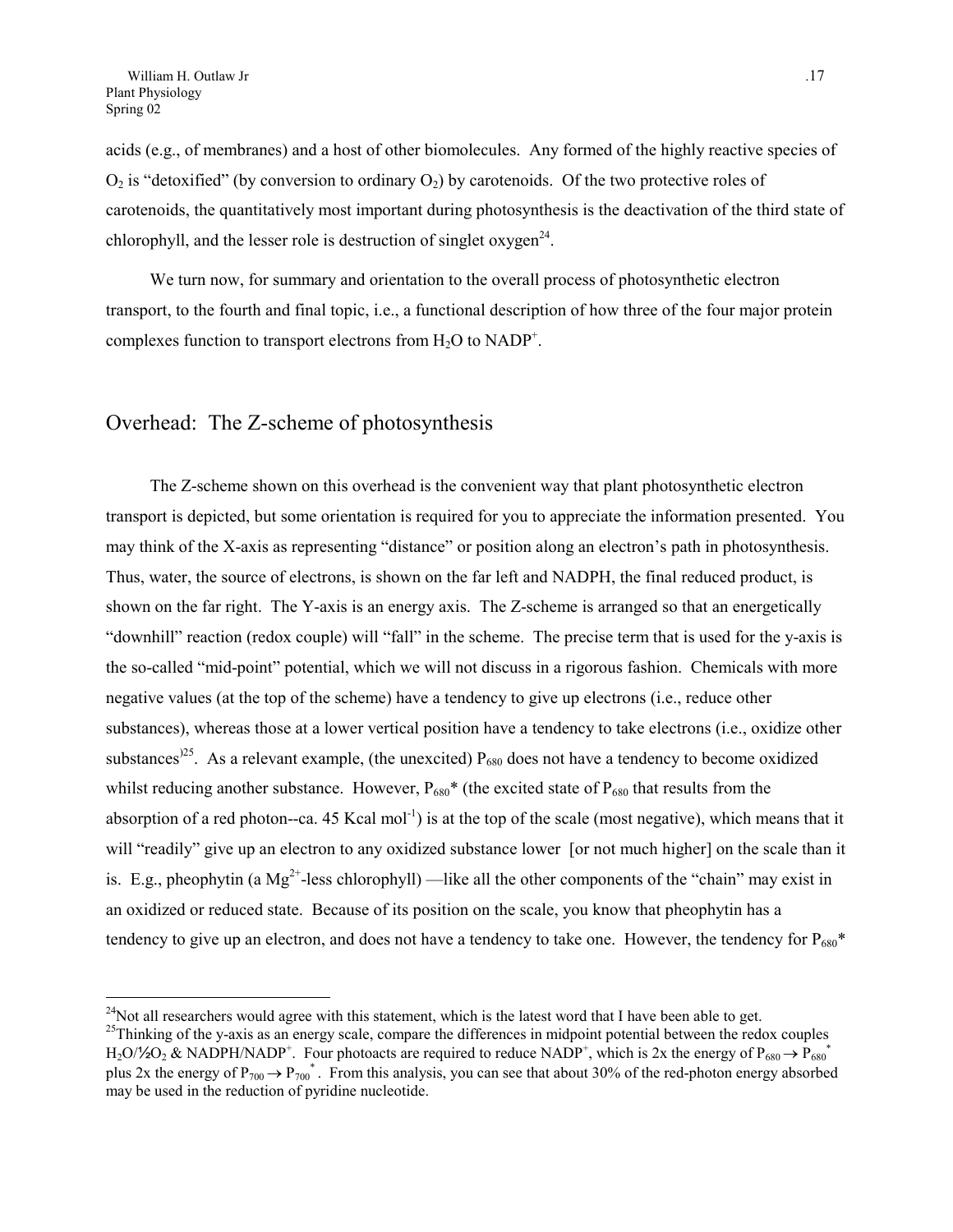to be oxidized is stronger than the tendency of pheo $^+$  (the oxidized form of pheo) to resist reduction. The take-home message is that a loss of G occurs when  $P_{680}^*$  + pheo<sup>+</sup>  $\rightarrow P_{680}^*$  + pheo.<sup>26</sup>

Now, we are ready to discuss the essence of plant photosynthesis. Absorption of a photon of light by the antenna chl of PSII results in the excitation of the RC pigment. In this excited state, the RCII pigment has a propensity to oxidize, which is coupled to the reduction of pheophytin, which, in turn, reduces  $Q_A$ , which, in turn, reduces  $Q_B^2$ . Meanwhile, the oxidized RCII pigment is reduced by the OEC. The excited state of  $P_{700}$ —caused by a PSI photon-absorption event—is sufficiently energetic to reduce  $Ao^+$ , the reduced form of which reduces .... Electron transport from water to NADP<sup>+</sup> is called linear (or non-cyclic) electron transport.

The dotted line shows an alternative flow of electrons—not from Fd to NADP, but from the Fd region to the b-f complex region (which, note, is energetically downhill). Light-driven electron flow around PSI is called cyclic electron transport. There are two "energy-conservation sites" in the electrontransport chain. An energy-conservation site is so denoted when the redox activities of the electrontransport chain result in the uptake of  $H^+$  from the stroma and its deposition in the thylakoid lumen. The first site was in the oxidation of water (recall  $4 H^{+} O_2^{-1}$ ). The second site is upstream of the b-f complex. Thus, the light absorption that drives cyclic flow of electrons contributes to a proton gradient across the membrane, which is used for ADP phosphorylation. The balance of linear:cyclic electron flow will determine the NADPH:ATP output of the photosynthetic electron transport chain. Cyclic electron flow may play only a minor role in the overall process of photosynthesis.

### Overhead: Photosystem  $II^{28}$  $II^{28}$  $II^{28}$

 $\overline{a}$ 

As mentioned previously, both PSII and PSI represent two distinct types of photosystems and each has a bacterial counterpart. That statement holds for the "acceptor" side of PSII (to the right on the Z-

<span id="page-17-0"></span><sup>&</sup>lt;sup>26</sup>Recall that  $\Delta G$ <<0 implies that a reaction "will go to completion," i.e., the concentration of reactants at equilibrium is small.  $\Delta G$  > 0 implies that the reaction "will not occur," the concentration of the reactants at equilibrium is large.  $\Delta G$  of about 0 means that a substantial amount of reactant and product both remain at the equilibrium.

<span id="page-17-1"></span><sup>&</sup>lt;sup>27</sup> The herbicide diuron (DCMU) works by blocking electron flow between  $Q_A$  and  $Q_B$ . This is also the site blocked by another herbicide, atrazine (the most widely used herbicide in the U.S.).

<span id="page-17-2"></span><sup>&</sup>lt;sup>28</sup>Whereas the pigment distributions in PSII and PSI were highly schematic, as was, to a lesser extent, the Z-scheme, this model of PSII and the following one of PSI are intended to more-or-less portray spatial relationships as we currently understand them. N.B.: Some components await discovery perhaps, and others await assignment of function, so these models should be interpreted as provisional.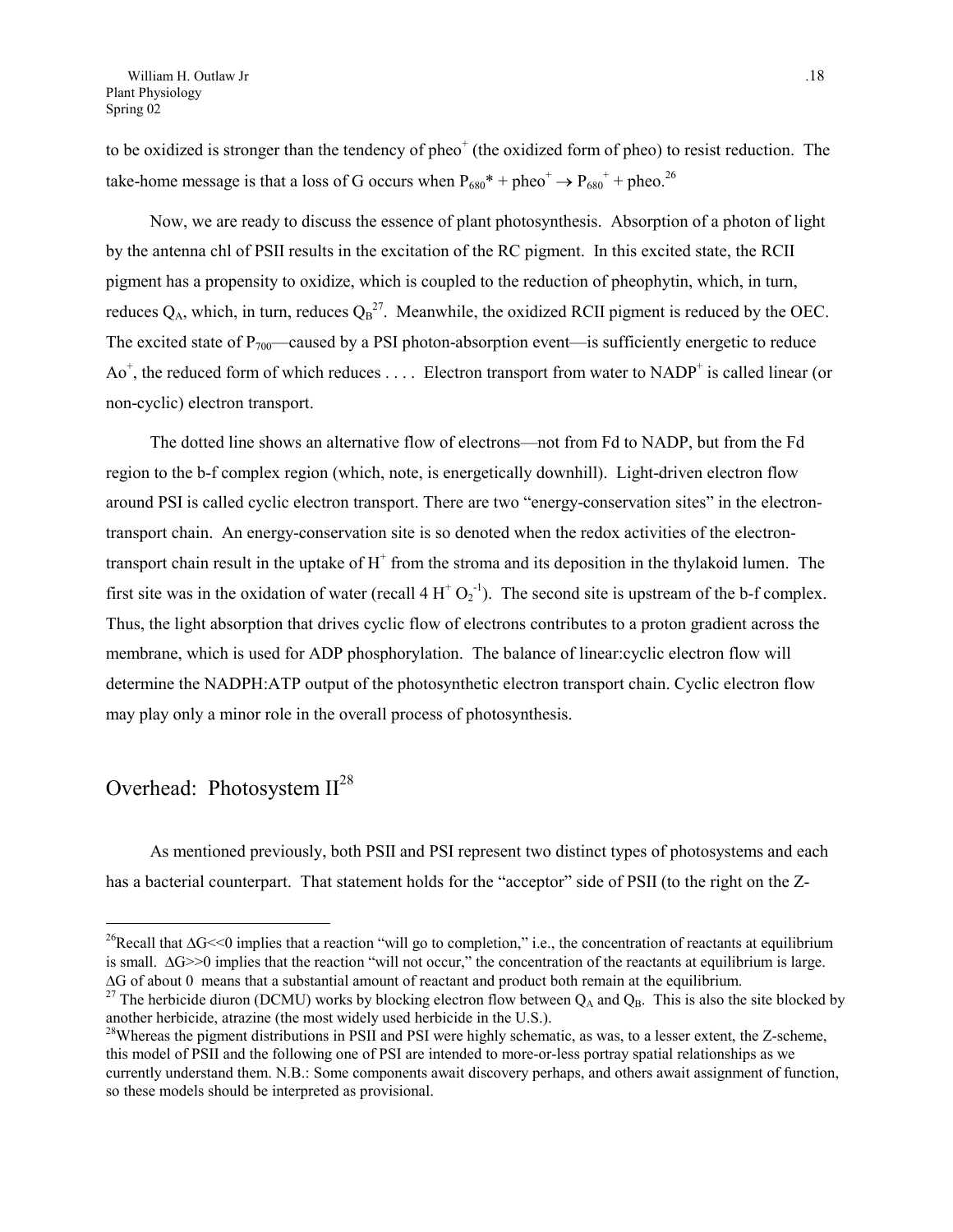<span id="page-18-2"></span>scheme), but does not hold for the "donor" side of PSII, since only chl a-containing organisms extract electrons from water. We will briefly examine PSII in two parts; first, we will cover the OEC and then the remainder of PSII.

The direct electron donor to  $P_{680}$ <sup>+</sup> is Z, a tyrosyl residue on D1<sup>29</sup>. In turn, the one-electron donor Z is reduced by the water-splitting system. As we have mentioned earlier, the OEC stores oxidizing equivalents, the different redox levels being denoted as S-states. Most researchers agree that there are 4  $Mn^{2+}$  ions per PSII complex and that  $Mn^{2+}$  undergoes redox changes. Perhaps the four redox states of the OEC are accounted for by  $Mn^{2+}$  redox, or one of the state changes may involve the redox of an amino acid residue, His. Although this figure does not portray it exactly thus, most researchers favor the concept that D1 and D2 are the coordinating ligands for the  $Mn^{2+}$ s. This implies that D1 and D2 constitute the wateroxidizing enzyme, but an alternative model is that the water-oxidizing enzyme is distinct from D1 and D2—perhaps CP47 has this additional role or some other of the polypeptides of PSII carry out this function $30$ .

The overall function of a photosystem is to separate charge. As you imagine,  $P_{680}$  is located near pheo. As mentioned,  $P_{680}$ <sup>\*</sup> reduces (within about 3 ps) pheo<sup>+</sup>, the oxidized form of pheo. Since this reaction is a relatively small energy change (see the Z-scheme), the back reaction can occur. However, if pheo reduces  $Q_A$ , (within about 300 ps), and  $Q_A$ ,  $Q_B$  (within another 100 ps) ..., there is a large free energy difference between that and  $P_{680}$ +, so that overall back reaction will not occur. Thus, the light energy has been utilized to drive a stable redox reaction. At the expense of redundancy, the transfer of the electron to  $Q_B$  constitutes the irreversible charge separation.

 $Q_A$  is a tightly bound quinone that undergoes a single-electron redox reaction. (Quinone + 1 electron  $\rightarrow$  semiquinone).  $Q_B$  is a loosely bound quinone that undergoes a two-electron redox reaction. (Quinone + 1 electron  $\rightarrow$  semiquinone; semiquinone + 1 electron  $\rightarrow$  hydroquinone). Whereas Q<sub>A</sub> is permanently bound to D2, where it is a single-electron gate, fully reduced  $Q_B$  dissociates from D1 and migrates in the hydrocarbon region of the thylakoid membrane. There is an excess of  $Q_B$  in the membrane<sup>31</sup>, so, as the

<span id="page-18-0"></span><sup>&</sup>lt;sup>29</sup>There is a homologous tyr on D2 that shows very slow (hour vs. ms) redox kinetics. D1, but not D2, of this heterodimer complex is regularly being degraded and replaced. We do not know whether this is a mechanism of repairing damage that may result because of photosynthesis or whether it is a mechanism for regulating PSII.

<span id="page-18-1"></span> $30$ D1 and D2 are analogs of the bacterial proteins, L and M. In the cognate bacteria, the H<sub>2</sub>S-oxidizing enzyme is distinct from L and M. This would suggest to some that the H<sub>2</sub>O-oxidizing enzyme would be expected to be distinct from D1 and D2.

 $31$ During photosynthesis, a pool of Q that is oxidized would indicate that PSI is "outworking" PSII. On the other hand, if the pool of Q is rather reduced, the indication is that PSI is not keeping up with PSII. Thus, the relative oxidation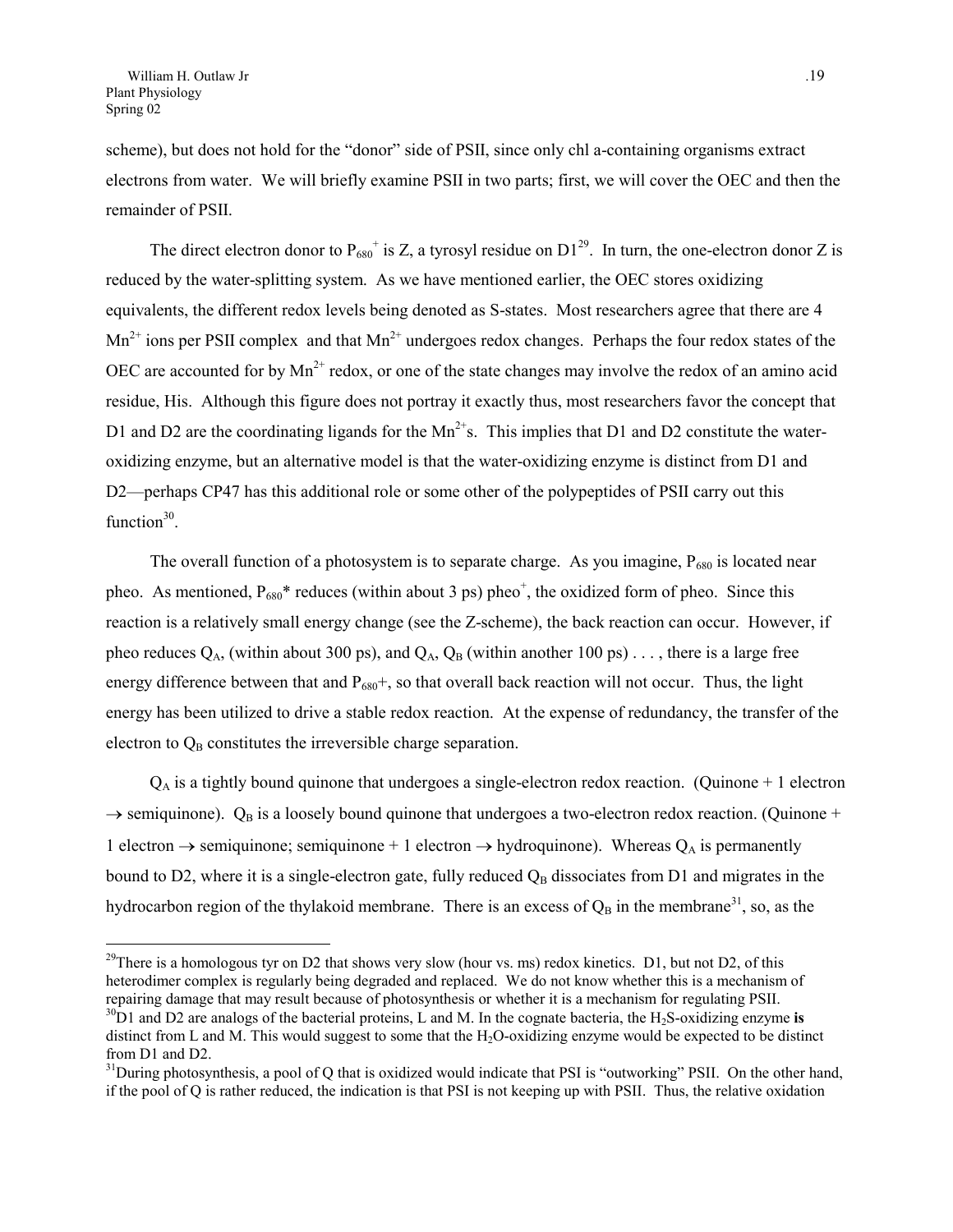<span id="page-19-2"></span>reduced molecule migrates away, the binding site on D1 is occupied by another (oxidized)  $Q_B$ .<sup>32</sup> In brief summary, two photoacts of PSII yield the PSII "product," fully reduced  $Q_B$ .

The reduction of  $Q_B$  to the hydroquinone requires not only electrons, but protons, also. These protons are taken up from the stromal side of the membrane. When  $Q_B$  is oxidized by a complicated cycle, a total of four (?)  $H^*$ s are released into the lumen. This contribution to the  $\Delta pH$  is the second energy conservation site.  $Q_B$  is the first of two mobile carriers that we will discuss.

The b-f complex acts as an inter-photosystem electron carrier. We are not entirely certain of the mechanism of electron and proton flow through this complex, although analogous processes in the similar complexes of bacteria and mitochondria are well described. Because of time pressures, we will not focus on this complex; the "product" is plastocyanin<sup>33</sup>, the second diffusible intermediate. Plastocyanin is a small protein  $(~ 10 \text{ KD})$  that forms the redox connection between b-f complex and PSI.

#### Overhead: Photosystem I

 $\overline{a}$ 

Having the essence of a photosystem covered in the previous discussion, our attention to PSI will be cursory. Plastocyanin is the direct electron donor to  $P_{700}^+$ , formed from the oxidation of  $P_{700}^*$ . Just as PSII can be considered a light-driven  $H_2O:Q_B$  oxidoreductase, PSI can be considered a light-driven plastocyanin:ferredoxin oxidoreductase. The physical separation of reduced ferredoxin on the stromal side of the membrane and oxidized plastocyanin on the lumenal side of the membrane is the final crucial step in charge separation. (As a reminder, PSI is a one-photoact/one electron photosystem, whereas PSII is a twophotoact/two electron system.) Through a series of intermediates, ferredoxin<sup>34</sup> (a one-electron redox protein) is used to reduce NADP<sup>+</sup>.

state of Q provides an indication of how well balanced the photosystems are. It is this mechanism of sensing the energy distribution between the photosystems that drives the LHCII $\beta$  to associate with one or the other photosystem, through, as we discussed earlier, phosphorylation (which causes movement out of the region of membrane appression [and PSII]) and dephosphorylation (which allows the complex to move into the region of membrane appression ).  $32$ At any given time, about 60-70% of the Q<sub>B</sub>-binding sites are occupied. In about 30% of the cases, Q<sub>A</sub> undergoes the back-reaction because its half-life is fairly short.

<span id="page-19-1"></span><span id="page-19-0"></span><sup>&</sup>lt;sup>33</sup>Some photosynthetic eukaryotes use a "substitute" instead of plastocyanin.

<sup>&</sup>lt;sup>34</sup>The oxidation state of ferredoxin provides a gauge of the rate of photosynthesis. When the pool of ferredoxin is mostly reduced (as it is soon after a dark-light transition), some of the electrons are not used for the reduction of NADP<sup>+</sup>; instead, they reduce proteins called thioredoxins. These proteins, in turn, reduce disulfides on target proteins to sulfhydryls. Notably, Glc 6-P dehydrogenase (the "entry point" to the OPPP) is thus inactivated. The RPPP is thus